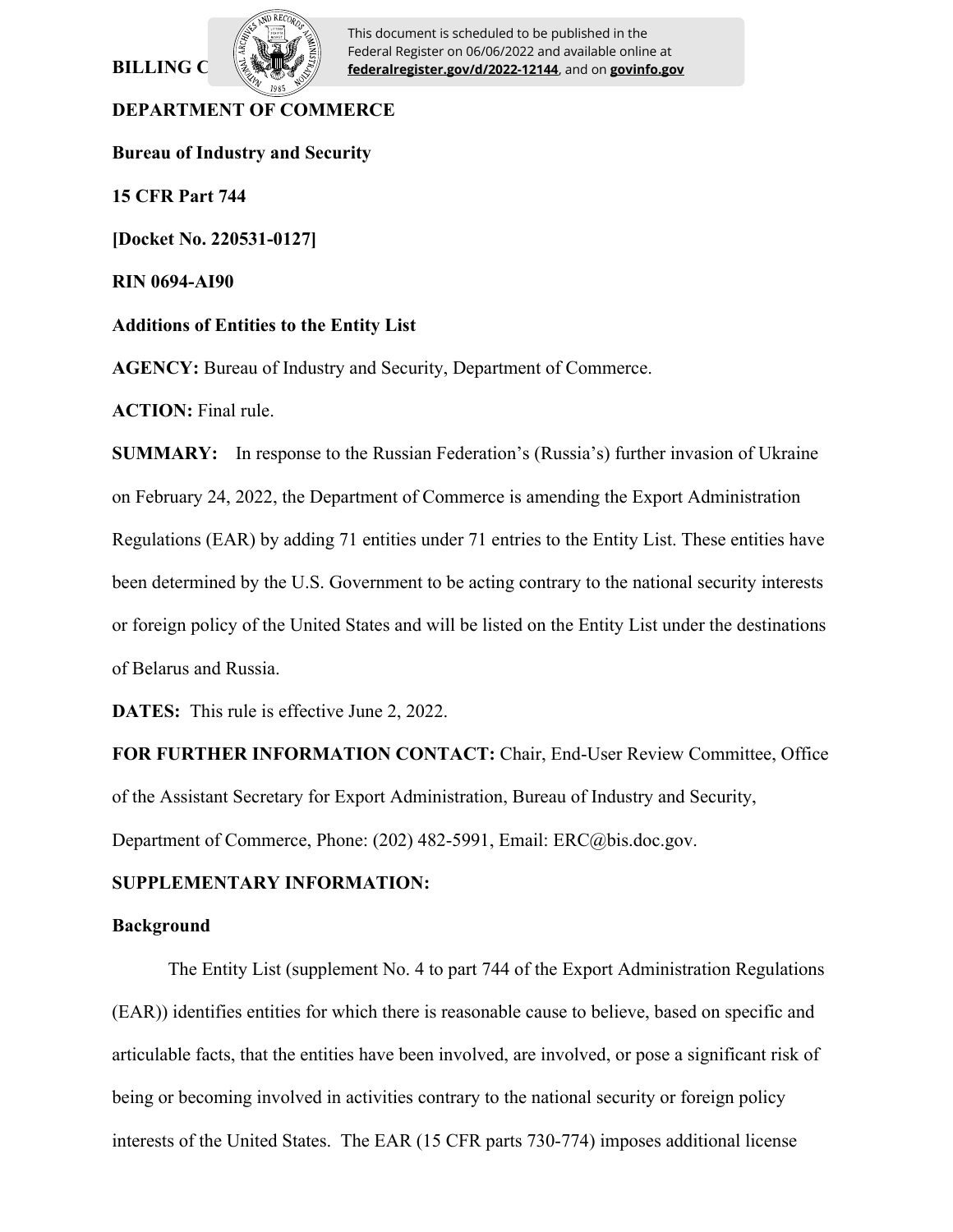requirements on, and limits the availability of, most license exceptions for exports, reexports, and transfers (in-country) to listed entities. The license review policy for each listed entity is identified in the "License Review Policy" column on the Entity List, and the impact on the availability of license exceptions is described in the relevant *Federal Register* document that added the entity to the Entity List. The Bureau of Industry and Security (BIS) places entities on the Entity List pursuant to part 744 (Control Policy: End-User and End-Use Based) and part 746 (Embargoes and Other Special Controls) of the EAR. Paragraphs (b)(1) through (5) of § 744.11 include an illustrative list of activities that could be contrary to the national security or foreign policy interests of the United States. Sixty-six entities are being added in this rule on the basis of §§ 744.11(b) and 744.21 and will receive a footnote 3 designation because the End-User Review Committee (ERC) has determined they are Russian or Belarusian 'military end users' in accordance with § 744.21. A footnote 3 designation subjects these entities to the Russia/Belarus foreign "direct product" (FDP) rule, detailed in  $\S$  734.9(g). The other five entities are being added solely on the basis of § 744.11(b).

The ERC, composed of representatives of the Departments of Commerce (Chair), State, Defense, Energy and, where appropriate, the Treasury, makes all decisions regarding additions to, removals from, or other modifications to the Entity List. The ERC makes all decisions to add an entry to the Entity List by majority vote and makes all decisions to remove or modify an entry by unanimous vote.

The ERC determined to add the following entity to the Entity List on the basis of §§ 744.11(b) and 744.21 under the destination of Belarus: "Joint Stock Company Eleron". In addition, the ERC determined to add the following 65 entities to the Entity List on the basis of §§ 744.11(b) and 744.21 under the destination of Russia: "AO Rubin," "Branch of AO Company Sukhoi Yuri Gagarin Komsomolsk on Amur Aircraft Plant," "Branch of PAO Il – Aviastar," "Branch of RSK MiG Nizhny Novgorod Aircraft Construction Plant Sokol," "Chkalov Novosibirsk Aviation Plant," "Concern Radio-Electronic Technologies, Joint Stock Company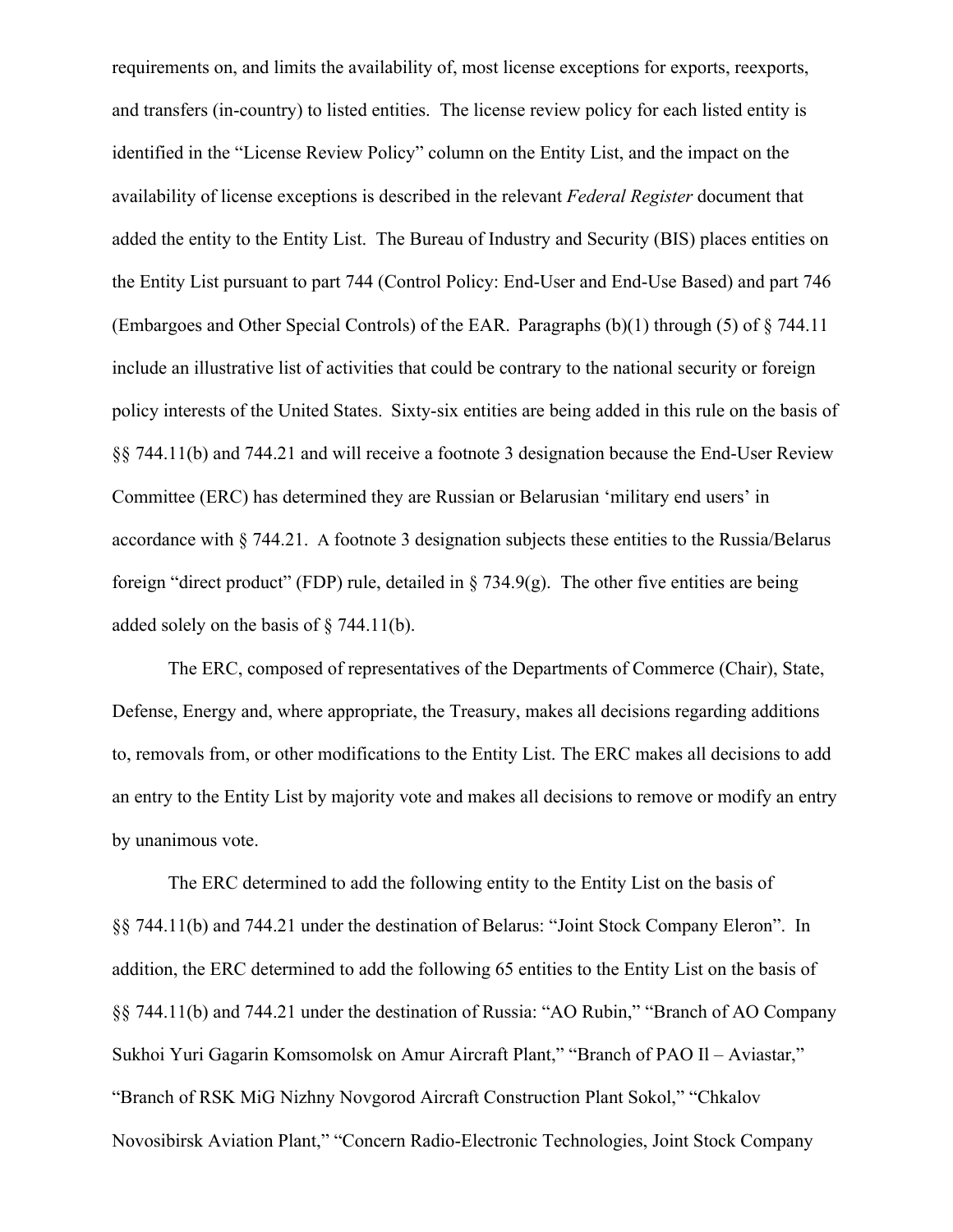Aeropribor Voskhod," "Concern Radio-Electronic Technologies, Joint Stock Company All Russian Scientific Research Institute Gradient," "Concern Radio-Electronic Technologies, Joint Stock Company Almatyevsk Radiopribor Plant," "Concern Radio-Electronic Technologies, Joint Stock Company Experimental Design Bureau Elektroavtomatika in the name of P.A. Efimov," "Concern Radio-Electronic Technologies, Joint Stock Company Industrial Controls Design Bureau," "Concern Radio-Electronic Technologies, Joint Stock Company Kazan Instrument Engineering and Design Bureau," "Concern Radio-Electronic Technologies, Joint Stock Company Microtechnology," "Concern Radio-Electronic Technologies, Joint Stock Company Phasotron Scientific Research Institute of Radio Engineering," "Concern Radio-Electronic Technologies, Joint Stock Company Radiopribor," "Concern Radio-Electronic Technologies, Joint Stock Company Ramensk Instrument Engineering Bureau," "Concern Radio-Electronic Technologies, Joint Stock Company Research and Production Center SAPSAN," "Concern Radio-Electronic Technologies, Joint Stock Company Rychag," "Concern Radio-Electronic Technologies, Joint Stock Company Scientific Production Enterprise Izmeritel," "Concern Radio-Electronic Technologies, Joint Stock Company Scientific Production Union for Radioelectronics named after V.I. Shimko," "Concern Radio-Electronic Technologies, Joint Stock Company Taganrog Communications Scientific Research Institute," "Concern Radio-Electronic Technologies, Joint Stock Company Urals Instrument Engineering Plant," "Concern Radio-Electronic Technologies, Joint Stock Company Vzlet Engineering Testing Support," "Concern Radio-Electronic Technologies, Joint Stock Company Zhiguli Radio Plant," "Concern Radio-Electronic Technologies, Public Joint Stock Company Bryansk Special Design Bureau," "Concern Radio-Electronic Technologies, Public Joint Stock Company Moscow Institute of Electro Mechanics and Automation," "Concern Radio-Electronic Technologies, Public Joint Stock Company Stavropol Radio Plant Signal," "Concern Radio-Electronic Technologies, Public Joint Stock Company Techpribor," "Concern Radio-Electronic Technologies, Ramensky Instrument Engineering Plant," "Concern Radio-Electronic Technologies, V.V. Tarasov Avia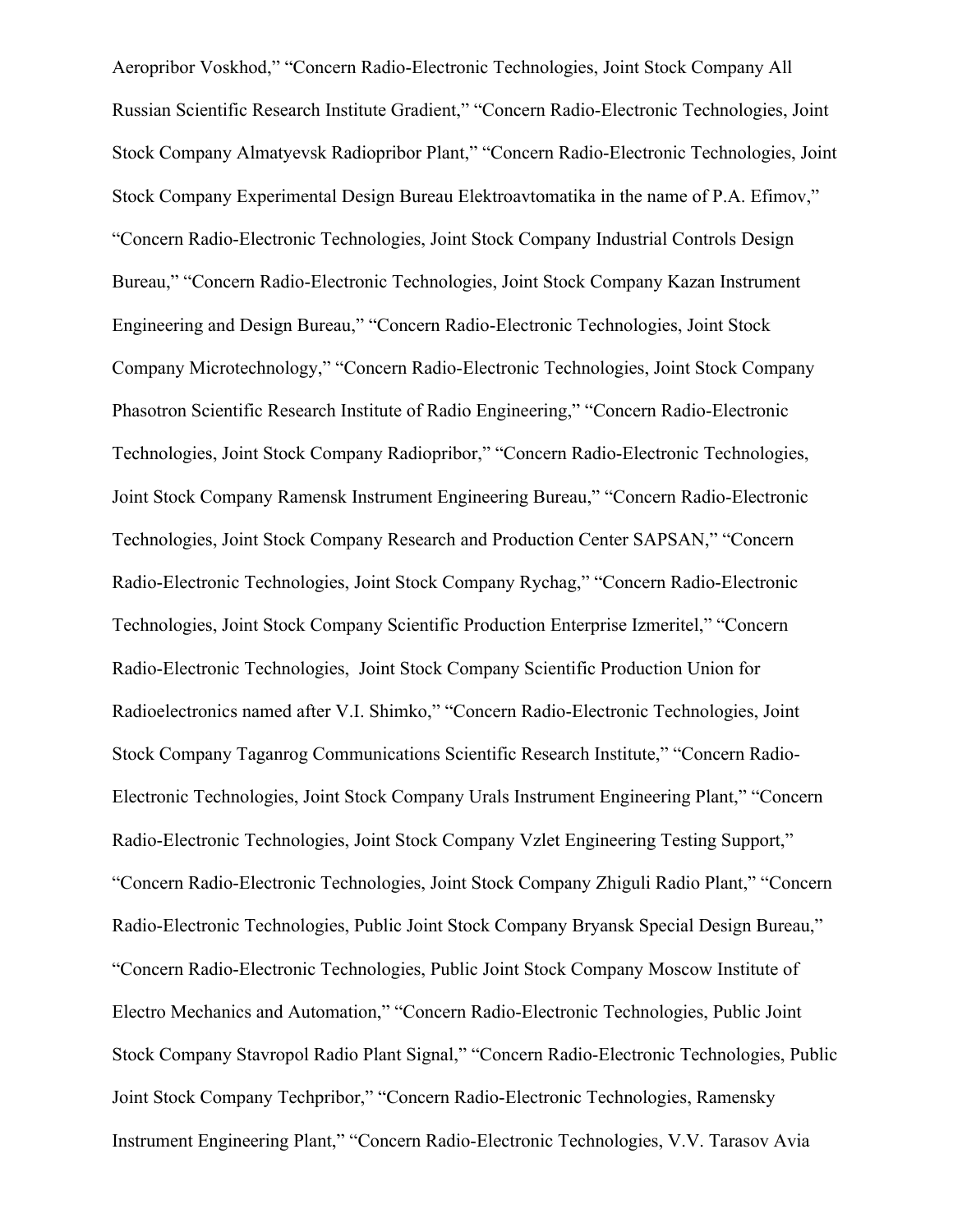Avtomatika," "Design Bureau of Chemical Machine Building KBKhM," "Far Eastern Shipbuilding and Ship Repair Center," "Ilyushin Aviation Complex Branch: Myasishcheva Experimental Mechanical Engineering Plant," "Institute of Marine Technology Problems Far East Branch Russian Academy of Sciences," "Irkutsk Aviation Plant," "Joint Stock Company Aerocomposit," "Joint Stock Company Avtomatika," "Joint Stock Company Bryansk Electromechanical Plant," "Joint Stock Company Eleron," "Joint Stock Company Experimental Design Bureau named after A.S. Yakovlev," "Joint Stock Company Federal Research and Production Center Altai," "Joint Stock Company Head Special Design Bureau Prozhektor," "Joint Stock Company Ilyushin Aviation Complex," "Joint Stock Company Lazurit Central Design Bureau," "Joint Stock Company Ramensky Instrument Engineering Plant," "Joint Stock Company Research and Development Enterprise Protek," "Joint Stock Company SPMDB Malachite," "Joint Stock Company Votkinsky Zavod," "Kalyazinsky Machine Building Factory – Branch of RSK MiG," "Main Directorate of Deep-Sea Research," "NPP Start," "OAO Radiofizika," "P.A. Voronin Lukhovitsk Aviation Plant, branch of RSK MiG," "Public Joint Stock Company Voronezh Joint Stock Aircraft Company," "Radio Technical Institute named after A. L. Mints," "Russian Federal Nuclear Center – All Russian Research Institute of Experimental Physics," "Shvabe JSC," "Special Technological Center LLC," "St. Petersburg Marine Bureau of Machine Building Malakhit," "St. Petersburg Naval Design Bureau Almaz," "St. Petersburg Shipbuilding Institution Krylov 45," "Strategic Control Posts Corporation," "TsKB MT Rubin," "Vladimir Design Bureau for Radio Communications OJSC," "V.A. Trapeznikov Institute of Control Sciences of Russian Academy of Sciences," and "Voentelecom JSC".

All of these 66 entities are designated with footnote 3. They are being added to the Entity List consistent with BIS's response to Russia's invasion of Ukraine, which includes restricting Russia's access to items subject to the EAR that allow it to project power and fulfill its strategic ambitions. These 65 Russian entities and one Belarusian entity are being added to the Entity List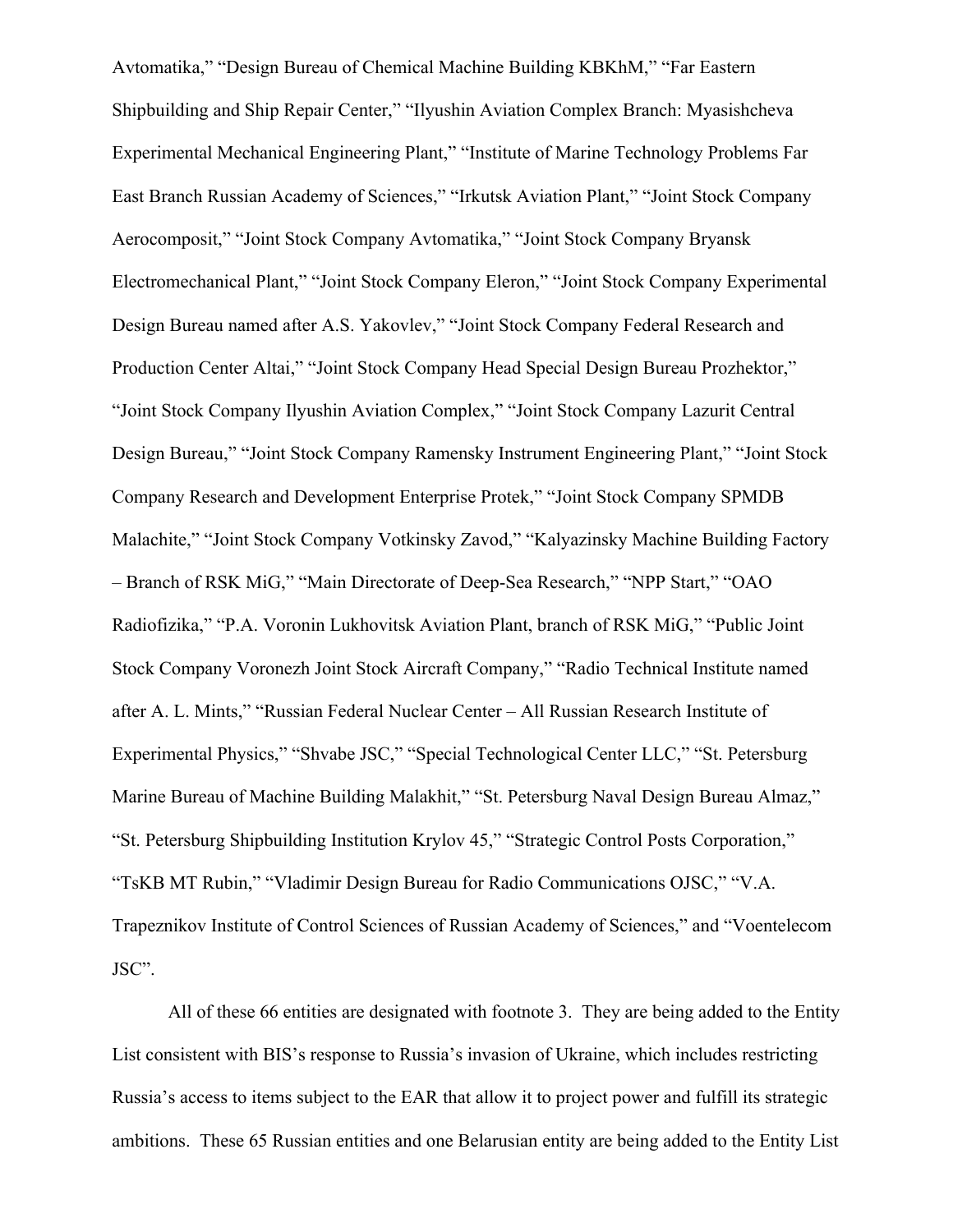for acquiring and attempting to acquire U.S.-origin items in support of Russia's military. This activity is contrary to the national security and foreign policy interests of the United States under § 744.11 and these entities qualify as military end users under § 744.21 of the EAR. Their addition to the Entity List and footnote 3 designation means these entities are subject to a license requirement for the export, reexports, exports from abroad (as described under Russia/Belarus foreign "direct product" (FDP) rule, § 734.9(g)), or transfers (in-country) of all items subject to the EAR that are destined to these entities. No license exceptions are available for these entities; BIS will review all license applications for these entities under a policy of denial for all items subject to the EAR apart from food and medicine designated as EAR99, which will be reviewed on a case-by-case basis, per § 744.21(e)(1). This case-by-case review policy reflects a revision to § 744.21(e)(1) set forth in a separate rule, *Export Administration Regulations: Revisions to Russia and Belarus Sanctions and Related Provisions; Other Revisions, Corrections, and* 

*Clarifications*, that BIS is issuing and making effective simultaneously with this rule. Among other changes to the EAR, the "corrections" rule removes an exemption for food and medicine designated as EAR99 from the license requirement for all items subject to the EAR set forth in §  $744.21(b)(1)(ii)$  and specifies a case-by-case license review policy for Russian and Belarusian 'military end users' set forth in  $\S$  744.21(e)(1) with respect to food and medicine designated as EAR99. This case-by-case review policy applies to the 66 entities that are being added to the Entity List as part of this rule.

In addition, the ERC determined to add the following entities to the Entity List on the basis of § 744.11 under the destination of Russia: "A.A. Kharkevich Institute for Information Transmission Problems (IITP), Russian Academy of Sciences (RAS)," "Ak Bars Holding," "Gazprom Neft Shelf," "Special Research Bureau for Automation of Marine Researches Far East Branch Russian Academy of Sciences," and "Systems of Biological Synthesis LLC." These entities are being added to the Entity List consistent with BIS's response to Russia's invasion of Ukraine, which includes restricting Russia's access to items subject to the EAR that allow it to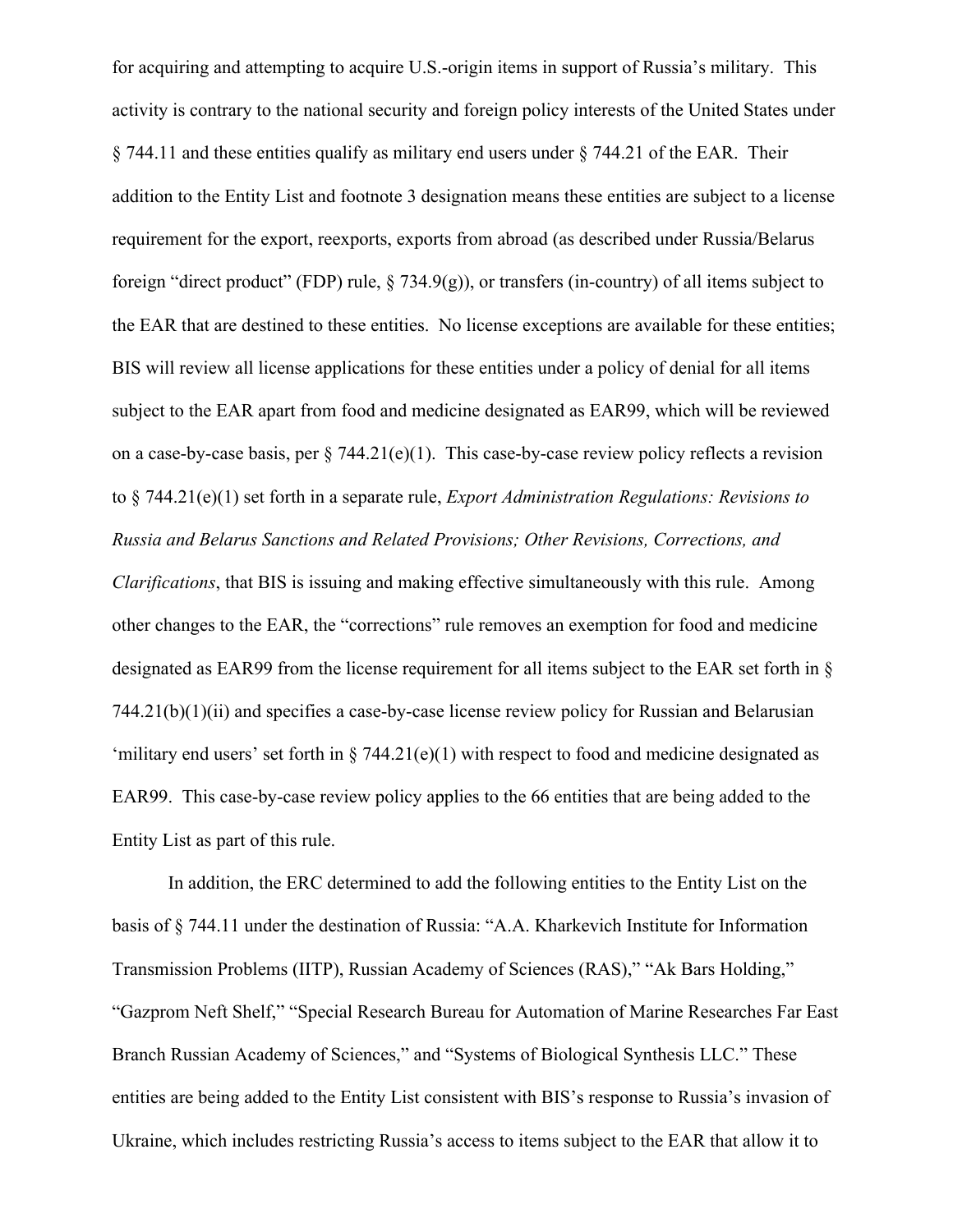project power and fulfill its strategic ambitions. "A.A. Kharkevich Institute for Information Transmission Problems (IITP), Russian Academy of Sciences (RAS)," "Ak Bars Holding," "Gazprom Neft Shelf," "Special Research Bureau for Automation of Marine Researches Far East Branch Russian Academy of Sciences," and "Systems of Biological Synthesis LLC," are being added to the Entity List for acquiring and attempting to acquire U.S.-origin items in support of activities contrary to U.S. national security and foreign policy interests. These entities will be added to the Entity List with a license requirement for all items subject to the EAR. BIS will review license applications under a policy of denial, and no license exceptions are available for these entities being added.

For the reasons described above, this final rule adds the following 71 entities under 71 entries to the Entity List and includes, where appropriate, aliases:

# **BELARUS**

Joint Stock Company Eleron.

# **RUSSIA**

- A.A. Kharkevich Institute for Information Transmission Problems (IITP), Russian Academy of Sciences (RAS),
- Ak Bars Holding,
- AO Rubin,
- Branch of AO Company Sukhoi Yuri Gagarin Komsomolsk on Amur Aircraft Plant,
- Branch of PAO II Aviastar,
- Branch of RSK MiG Nizhny Novgorod Aircraft Construction Plant Sokol,
- Chkalov Novosibirsk Aviation Plant,
- Concern Radio-Electronic Technologies, Joint Stock Company Aeropribor Voskhod,
- Concern Radio-Electronic Technologies, Joint Stock Company All Russian Scientific Research Institute Gradient,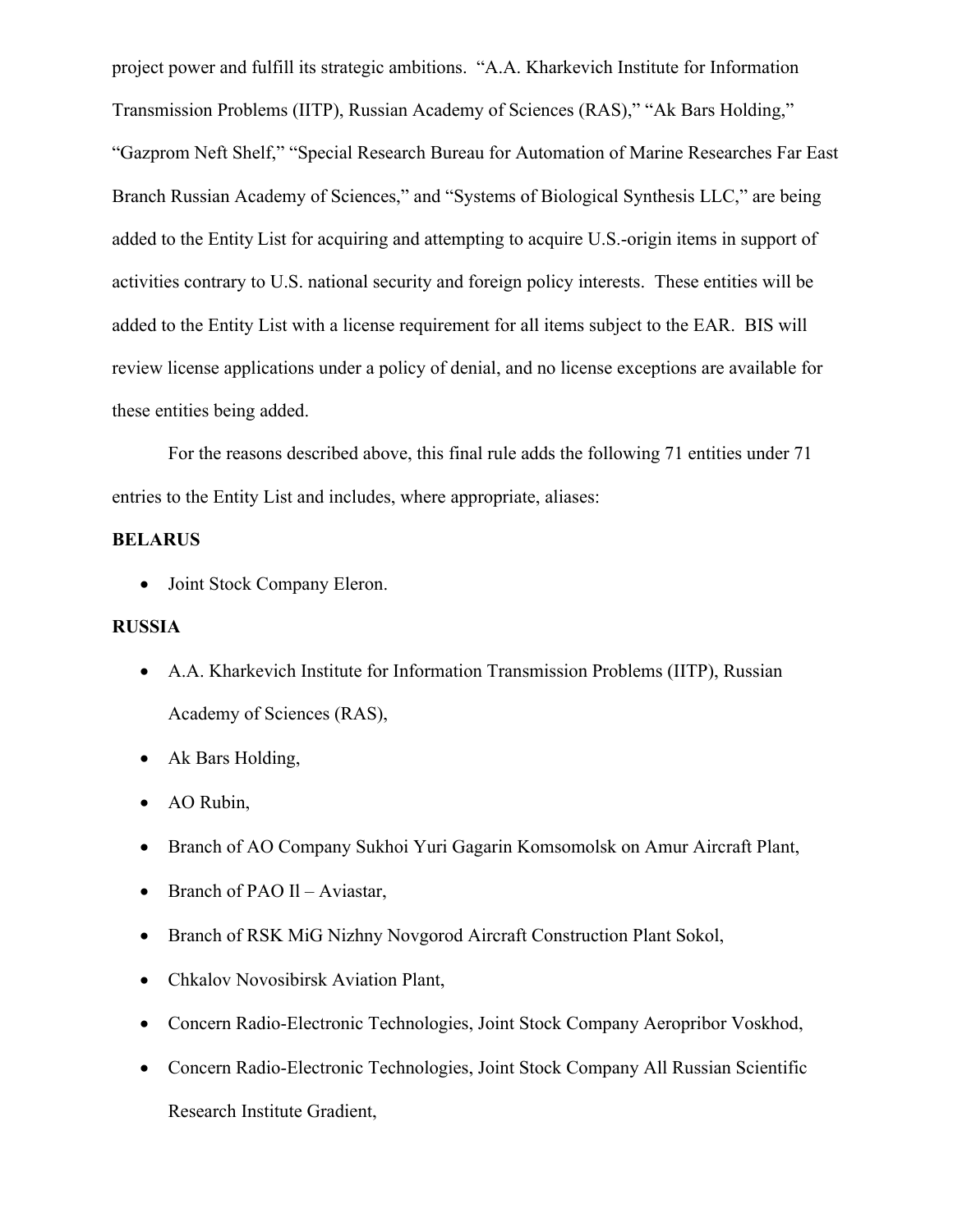- Concern Radio-Electronic Technologies, Joint Stock Company Almatyevsk Radiopribor Plant,
- Concern Radio-Electronic Technologies, Joint Stock Company Experimental Design Bureau Elektroavtomatika in the name of P.A. Efimov,
- Concern Radio-Electronic Technologies, Joint Stock Company Industrial Controls Design Bureau,
- Concern Radio-Electronic Technologies, Joint Stock Company Kazan Instrument Engineering and Design Bureau,
- Concern Radio-Electronic Technologies, Joint Stock Company Microtechnology,
- Concern Radio-Electronic Technologies, Joint Stock Company Phasotron Scientific Research Institute of Radio Engineering,
- Concern Radio-Electronic Technologies, Joint Stock Company Radiopribor,
- Concern Radio-Electronic Technologies, Joint Stock Company Ramensk Instrument Engineering Bureau,
- Concern Radio-Electronic Technologies, Joint Stock Company Research and Production Center SAPSAN,
- Concern Radio-Electronic Technologies, Joint Stock Company Rychag,
- Concern Radio-Electronic Technologies, Joint Stock Company Scientific Production Enterprise Izmeritel,
- Concern Radio-Electronic Technologies, Joint Stock Company Scientific Production Union for Radioelectronics named after V.I. Shimko,
- Concern Radio-Electronic Technologies, Joint Stock Company Taganrog Communications Scientific Research Institute,
- Concern Radio-Electronic Technologies, Joint Stock Company Urals Instrument Engineering Plant,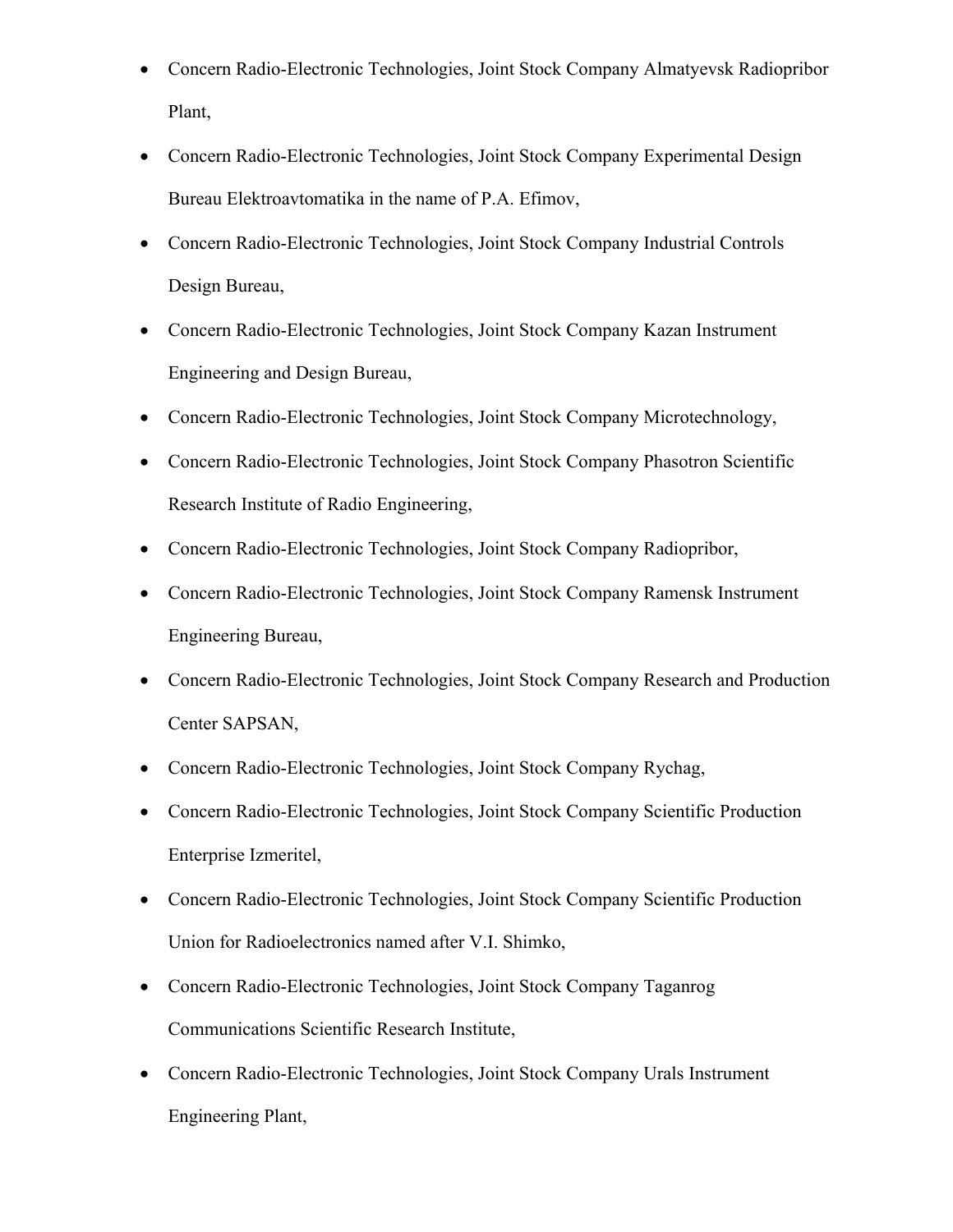- Concern Radio-Electronic Technologies, Joint Stock Company Vzlet Engineering Testing Support,
- Concern Radio-Electronic Technologies, Joint Stock Company Zhiguli Radio Plant,
- Concern Radio-Electronic Technologies, Public Joint Stock Company Bryansk Special Design Bureau,
- Concern Radio-Electronic Technologies, Public Joint Stock Company Moscow Institute of Electro Mechanics and Automation,
- Concern Radio-Electronic Technologies, Public Joint Stock Company Stavropol Radio Plant Signal,
- Concern Radio-Electronic Technologies, Public Joint Stock Company Techpribor,
- Concern Radio-Electronic Technologies, Ramensky Instrument Engineering Plant,
- Concern Radio-Electronic Technologies, V.V. Tarasov Avia Avtomatika,
- Design Bureau of Chemical Machine Building KBKhM,
- Far Eastern Shipbuilding and Ship Repair Center,
- Gazprom Neft Shelf,
- Ilyushin Aviation Complex Branch: Myasishcheva Experimental Mechanical Engineering Plant,
- Institute of Marine Technology Problems Far East Branch Russian Academy of Sciences,
- Irkutsk Aviation Plant,
- Joint Stock Company Aerocomposit,
- Joint Stock Company Avtomatika,
- Joint Stock Company Bryansk Electromechanical Plant,
- Joint Stock Company Eleron,
- Joint Stock Company Experimental Design Bureau named after A.S. Yakovlev,
- Joint Stock Company Federal Research and Production Center Altai,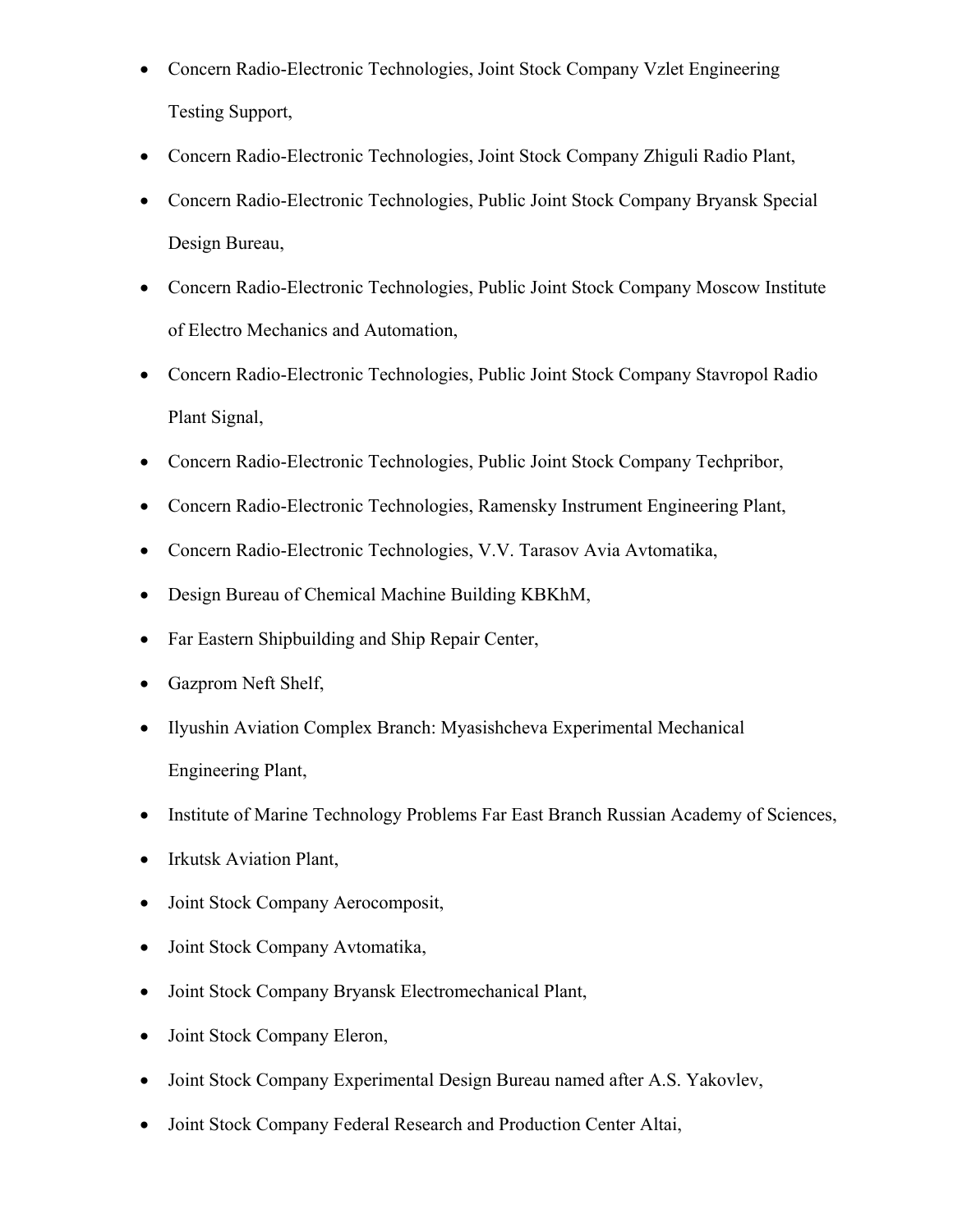- Joint Stock Company Head Special Design Bureau Prozhektor,
- Joint Stock Company Ilyushin Aviation Complex,
- Joint Stock Company Lazurit Central Design Bureau,
- Joint Stock Company Ramensky Instrument Engineering Plant,
- Joint Stock Company Research and Development Enterprise Protek,
- Joint Stock Company SPMDB Malachite,
- Joint Stock Company Votkinsky Zavod,
- Kalyazinsky Machine Building Factory Branch of RSK MiG,
- Main Directorate of Deep-Sea Research,
- NPP Start,
- OAO Radiofizika,
- P.A. Voronin Lukhovitsk Aviation Plant, branch of RSK MiG,
- Public Joint Stock Company Voronezh Joint Stock Aircraft Company,
- Radio Technical Institute named after A. L. Mints,
- Russian Federal Nuclear Center All Russian Research Institute of Experimental Physics,
- Shvabe JSC,
- Special Research Bureau for Automation of Marine Researches Far East Branch Russian Academy of Sciences,
- Special Technological Center LLC,
- St. Petersburg Marine Bureau of Machine Building Malakhit,
- St. Petersburg Naval Design Bureau Almaz,
- St. Petersburg Shipbuilding Institution Krylov 45,
- Strategic Control Posts Corporation,
- Systems of Biological Synthesis LLC.,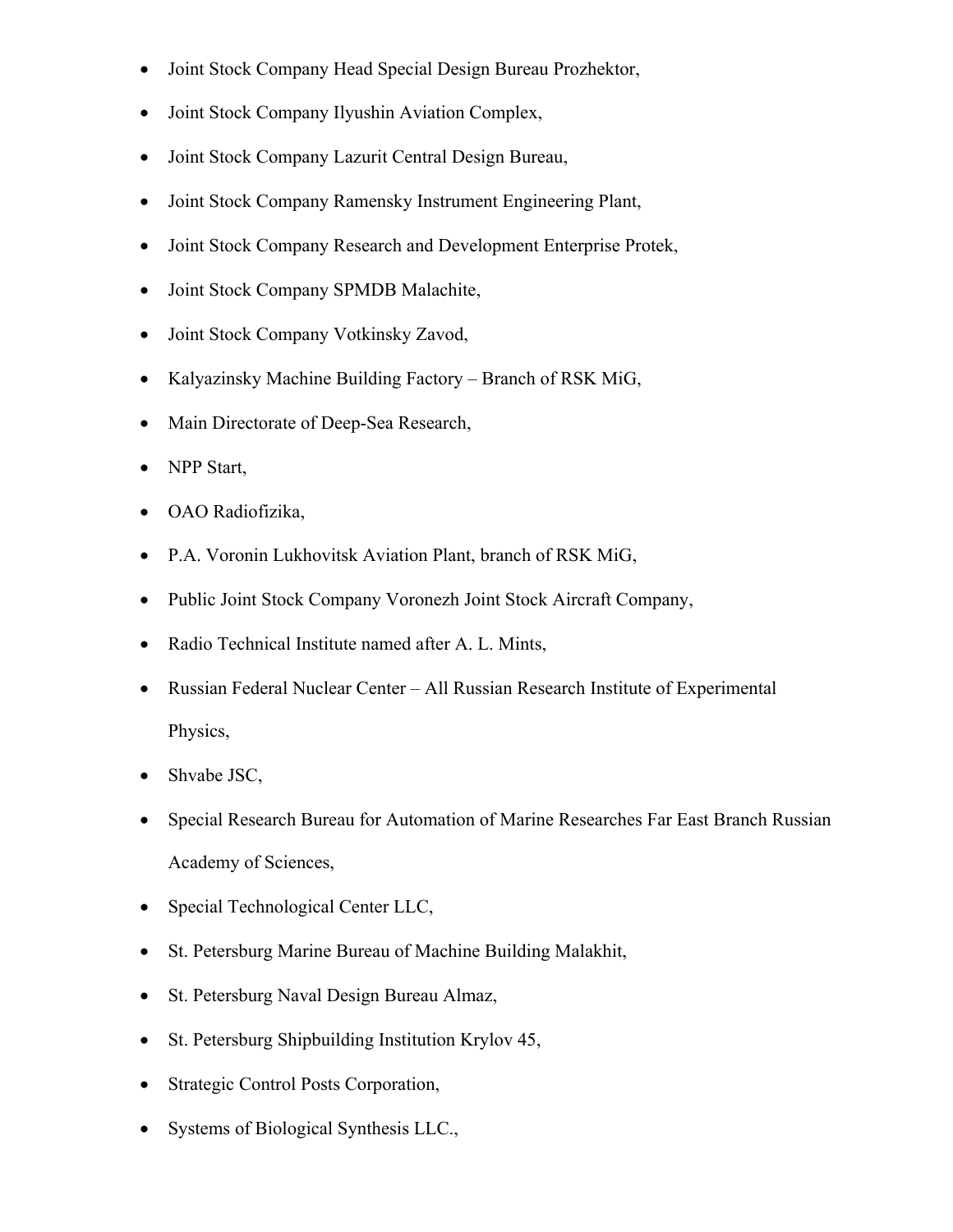- TsKB MT Rubin,
- Vladimir Design Bureau for Radio Communications OJSC,
- V.A. Trapeznikov Institute of Control Sciences of Russian Academy of Sciences, *and*
- Voentelecom JSC.

#### *Savings Clause*

For the changes being made in this final rule, shipments of items removed from eligibility for a License Exception or export, reexport, or transfer (in-country) without a license (NLR) as a result of this regulatory action that were en route aboard a carrier to a port of export, reexport, or transfer (in-country), on June 2, 2022, pursuant to actual orders for export, reexport, or transfer (in-country) to or within a foreign destination, may proceed to that destination under the previous eligibility for a License Exception or export, reexport, or transfer (in-country) without a license (NLR).

#### **Export Control Reform Act of 2018**

On August 13, 2018, the President signed into law the John S. McCain National Defense Authorization Act for Fiscal Year 2019, which included the Export Control Reform Act of 2018 (ECRA) (50 U.S.C. 4801-4852). ECRA provides the legal basis for BIS's principal authorities and serves as the authority under which BIS issues this rule.

#### **Rulemaking Requirements**

1. This rule has been determined to be not significant for purposes of Executive Order 12866.

2. Notwithstanding any other provision of law, no person is required to respond to or be subject to a penalty for failure to comply with a collection of information, subject to the requirements of the Paperwork Reduction Act of 1995 (44 U.S.C. 3501 *et seq*.) (PRA), unless that collection of information displays a currently valid Office of Management and Budget (OMB) Control Number. This regulation involves collections previously approved by OMB under control number 0694-0088, Simplified Network Application Processing System, which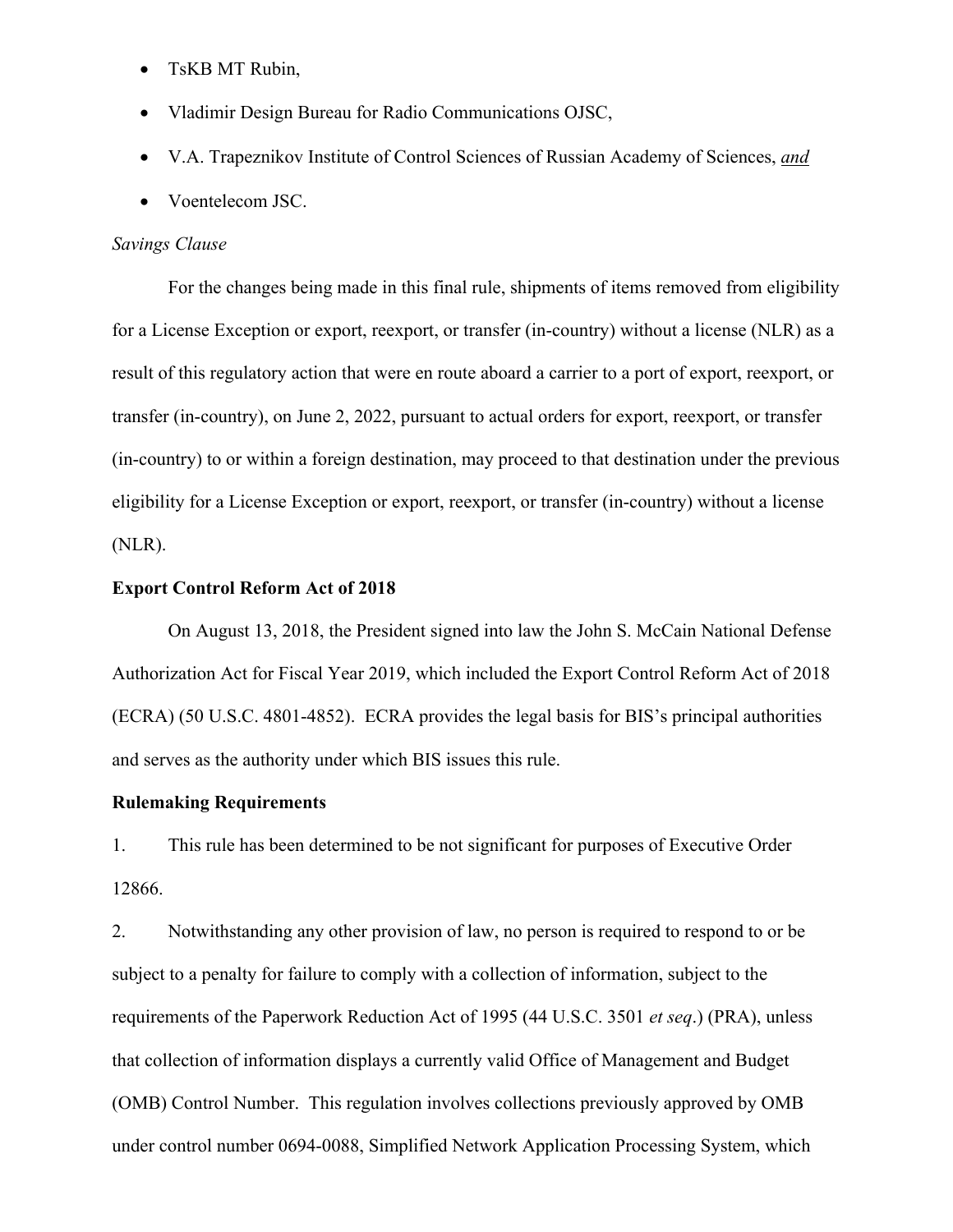includes, among other things, license applications and commodity classifications, and carries a burden estimate of 29.6 minutes for a manual or electronic submission for a total burden estimate of 33,133 hours. Total burden hours associated with the PRA and OMB control number 0694- 0088 are not expected to increase as a result of this rule.

3. This rule does not contain policies with federalism implications as that term is defined in Executive Order 13132.

4. Pursuant to section 1762 of the Export Control Reform Act of 2018, this action is exempt from the Administrative Procedure Act (5 U.S.C. 553) requirements for notice of proposed rulemaking, opportunity for public participation, and delay in effective date.

5. Because a notice of proposed rulemaking and an opportunity for public comment are not required to be given for this rule by 5 U.S.C. 553, or by any other law, the analytical requirements of the Regulatory Flexibility Act, 5 U.S.C. 601, *et seq*., are not applicable. Accordingly, no regulatory flexibility analysis is required and none has been prepared.

## **List of Subjects**

# **15 CFR Part 744**

Exports, Reporting and recordkeeping requirements, Terrorism.

Accordingly, part 744 of the Export Administration Regulations (15 CFR parts 730-774) is amended as follows:

# **PART 744 – CONTROL POLICY: END-USER AND END-USE BASED**

1. The authority citation for 15 CFR part 744 continues to read as follows: **Authority:** 50 U.S.C. 4801–4852; 50 U.S.C. 4601 *et seq*.; 50 U.S.C. 1701 *et seq*.; 22 U.S.C. 3201 *et seq*.; 42 U.S.C. 2139a; 22 U.S.C. 7201 *et seq*.; 22 U.S.C. 7210; E.O. 12058, 43 FR 20947, 3 CFR, 1978 Comp., p. 179; E.O. 12851, 58 FR 33181, 3 CFR, 1993 Comp., p. 608; E.O.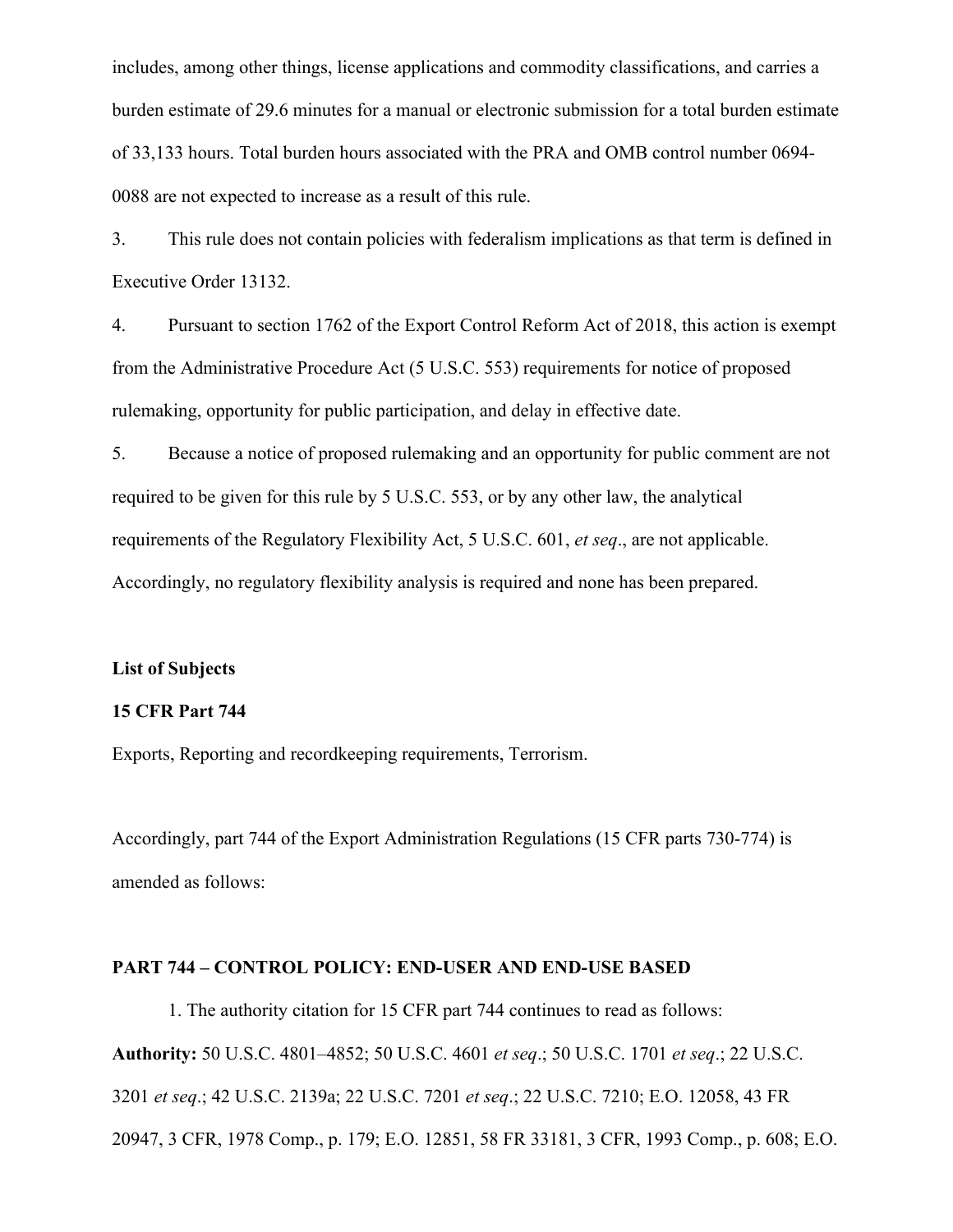12938, 59 FR 59099, 3 CFR, 1994 Comp., p. 950; E.O. 13026, 61 FR 58767, 3 CFR, 1996 Comp., p. 228; E.O. 13099, 63 FR 45167, 3 CFR, 1998 Comp., p. 208; E.O. 13222, 66 FR 44025, 3 CFR, 2001 Comp., p. 783; E.O. 13224, 66 FR 49079, 3 CFR, 2001 Comp., p. 786; Notice of September 15, 2021, 86 FR 52069 (September 17, 2021); Notice of November 10, 2021, 86 FR 62891 (November 12, 2021).

2. Amend Supplement No. 4 to part 744 by:

a. Under BELARUS adding, in alphabetical order, an entry for "Joint Stock Company Eleron"; and

b. Under RUSSIA adding, in alphabetical order, entries for "A.A. Kharkevich Institute for Information Transmission Problems (IITP), Russian Academy of Sciences (RAS)," "Ak Bars Holding," "AO Rubin," "Branch of AO Company Sukhoi Yuri Gagarin Komsomolsk on Amur Aircraft Plant," "Branch of PAO Il – Aviastar," "Branch of RSK MiG Nizhny Novgorod Aircraft Construction Plant Sokol," "Chkalov Novosibirsk Aviation Plant," "Concern Radio-Electronic Technologies, Joint Stock Company Aeropribor Voskhod," "Concern Radio-Electronic Technologies, Joint Stock Company All Russian Scientific Research Institute Gradient," "Concern Radio-Electronic Technologies, Joint Stock Company Almatyevsk Radiopribor Plant," "Concern Radio-Electronic Technologies, Joint Stock Company Experimental Design Bureau Elektroavtomatika in the name of P.A. Efimov," "Concern Radio-Electronic Technologies, Joint Stock Company Industrial Controls Design Bureau," "Concern Radio-Electronic Technologies, Joint Stock Company Kazan Instrument Engineering and Design Bureau," "Concern Radio-Electronic Technologies, Joint Stock Company Microtechnology," "Concern Radio-Electronic Technologies, Joint Stock Company Phasotron Scientific Research Institute of Radio Engineering," "Concern Radio-Electronic Technologies, Joint Stock Company Radiopribor," "Concern Radio-Electronic Technologies, Joint Stock Company Ramensk Instrument Engineering Bureau," "Concern Radio-Electronic Technologies, Joint Stock Company Research and Production Center SAPSAN," "Concern Radio-Electronic Technologies, Joint Stock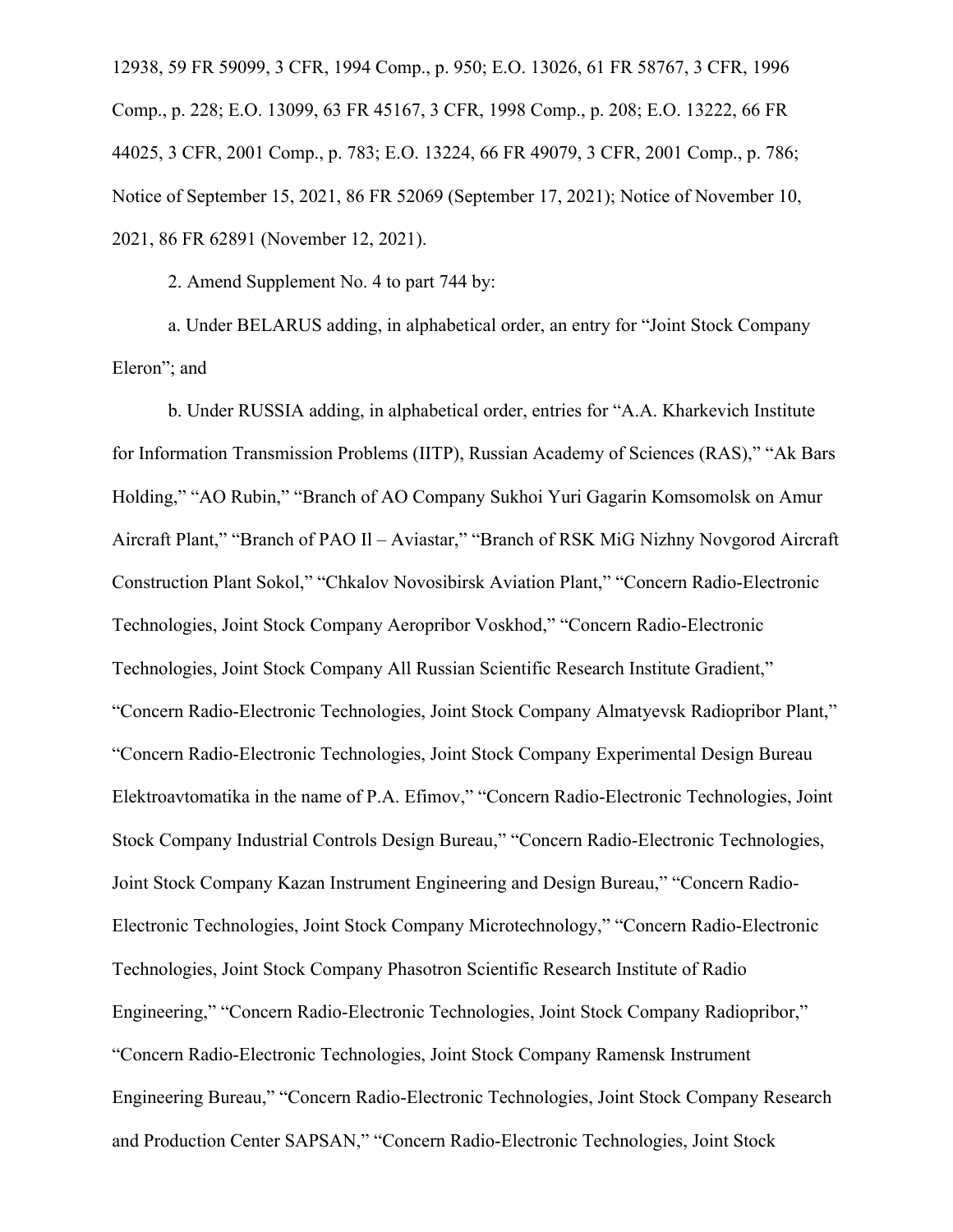Company Rychag," "Concern Radio-Electronic Technologies, Joint Stock Company Scientific Production Enterprise Izmeritel," "Concern Radio-Electronic Technologies, Joint Stock Company Scientific Production Union for Radioelectronics named after V.I. Shimko," "Concern Radio-Electronic Technologies, Joint Stock Company Taganrog Communications Scientific Research Institute," "Concern Radio-Electronic Technologies, Joint Stock Company Urals Instrument Engineering Plant," "Concern Radio-Electronic Technologies, Joint Stock Company Vzlet Engineering Testing Support," "Concern Radio-Electronic Technologies, Joint Stock Company Zhiguli Radio Plant," "Concern Radio-Electronic Technologies, Public Joint Stock Company Bryansk Special Design Bureau," "Concern Radio-Electronic Technologies, Public Joint Stock Company Moscow Institute of Electro Mechanics and Automation," "Concern Radio-Electronic Technologies, Public Joint Stock Company Stavropol Radio Plant Signal," "Concern Radio-Electronic Technologies, Public Joint Stock Company Techpribor," "Concern Radio-Electronic Technologies, Ramensky Instrument Engineering Plant," "Concern Radio-Electronic Technologies, V.V. Tarasov Avia Avtomatika," "Design Bureau of Chemical Machine Building KBKhM," "Far Eastern Shipbuilding and Ship Repair Center," "Gazprom Neft Shelf," "Ilyushin Aviation Complex Branch: Myasishcheva Experimental Mechanical Engineering Plant," "Institute of Marine Technology Problems Far East Branch Russian Academy of Sciences," "Irkutsk Aviation Plant," "Joint Stock Company Aerocomposit," "Joint Stock Company Avtomatika," "Joint Stock Company Bryansk Electromechanical Plant," "Joint Stock Company Eleron," "Joint Stock Company Experimental Design Bureau named after A.S. Yakovlev," "Joint Stock Company Federal Research and Production Center Altai," "Joint Stock Company Head Special Design Bureau Prozhektor," "Joint Stock Company Ilyushin Aviation Complex," "Joint Stock Company Lazurit Central Design Bureau," "Joint Stock Company Ramensky Instrument Engineering Plant," "Joint Stock Company Research and Development Enterprise Protek," "Joint Stock Company SPMDB Malachite," "Joint Stock Company Votkinsky Zavod," "Kalyazinsky Machine Building Factory – Branch of RSK MiG," "Main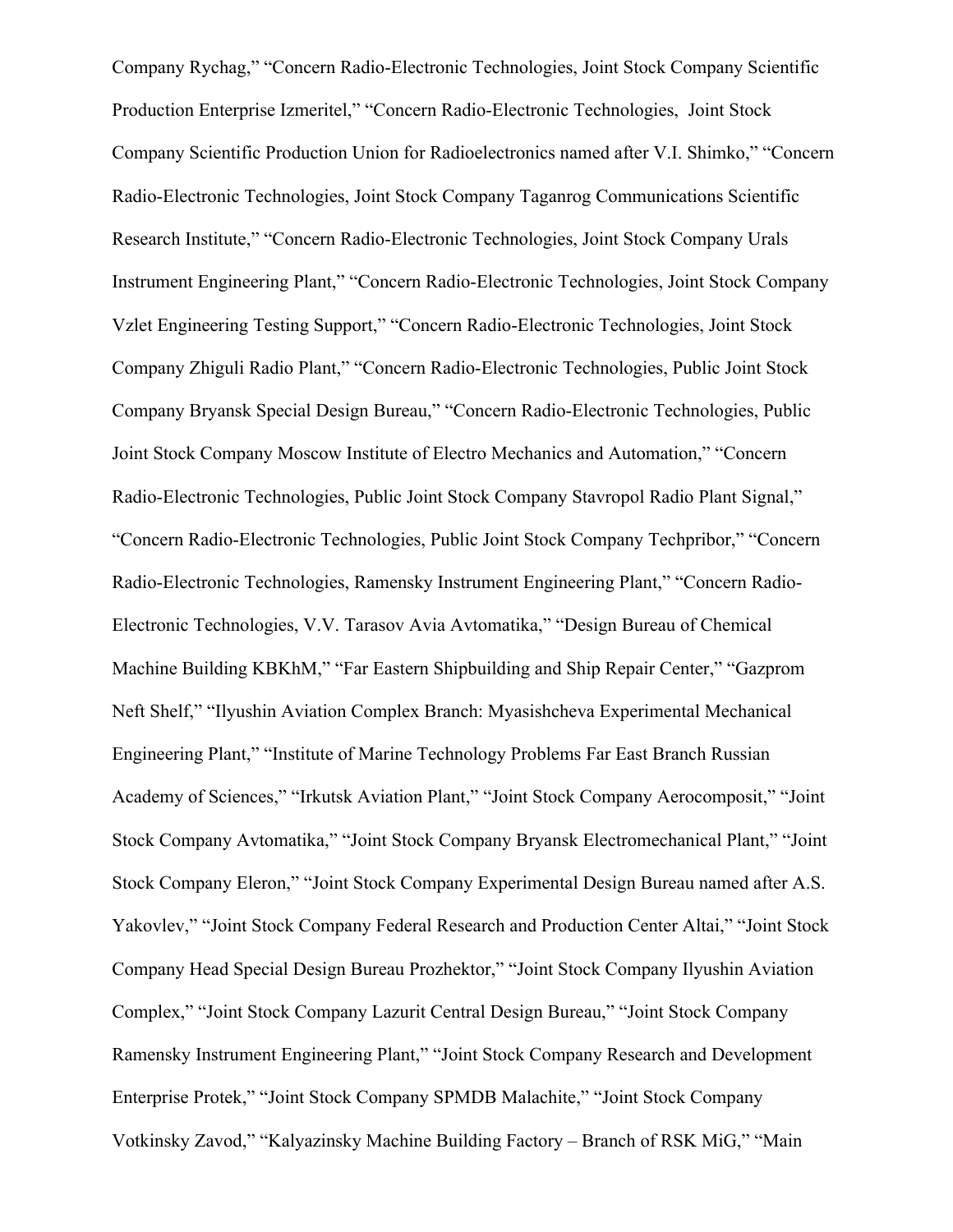Directorate of Deep-Sea Research," "NPP Start," "OAO Radiofizika," "P.A. Voronin Lukhovitsk Aviation Plant, branch of RSK MiG," "Public Joint Stock Company Voronezh Joint Stock Aircraft Company," "Radio Technical Institute named after A. L. Mints," "Russian Federal Nuclear Center – All Russian Research Institute of Experimental Physics," "Shvabe JSC," "Special Research Bureau for Automation of Marine Researches Far East Branch Russian Academy of Sciences," "Special Technological Center LLC," "St. Petersburg Marine Bureau of Machine Building Malakhit," "St. Petersburg Naval Design Bureau Almaz," "St. Petersburg Shipbuilding Institution Krylov 45," "Strategic Control Posts Corporation," "Systems of Biological Synthesis LLC.," "TsKB MT Rubin," "V.A. Trapeznikov Institute of Control Sciences of Russian Academy of Sciences," "Vladimir Design Bureau for Radio Communications OJSC," "Voentelecom JSC".

The additions read as follows:

# **Supplement No. 4 to Part 744 – Entity List**

| $\ast$ | $*$ * | $*$ | $\ast$ |
|--------|-------|-----|--------|
|        |       |     |        |

| <b>COUNTRY</b>            | <b>ENTITY</b>                                                                                                                                                               | <b>LICENSE REQUIREMENT</b>                                                                                       | <b>LICENSE REVIEW</b><br><b>POLICY</b>                                                                                                                                                                              | <b>FEDERAL</b><br><b>REGISTER</b><br><b>CITATION</b>                                                                             |
|---------------------------|-----------------------------------------------------------------------------------------------------------------------------------------------------------------------------|------------------------------------------------------------------------------------------------------------------|---------------------------------------------------------------------------------------------------------------------------------------------------------------------------------------------------------------------|----------------------------------------------------------------------------------------------------------------------------------|
| <b>BELARUS</b><br>******* | Joint Stock Company<br>Eleron, a.k.a., the<br>following two aliases:<br>-JSC FCS&HT "SNPO<br>"Eleron"; and<br>-SNPO Eleron.<br>11 Kalinina Per., Minsk,<br>220012, Belarus. | For all items subject to the<br>EAR. (See §§734.9(g), <sup>3</sup><br>746.8(a)(3), and 744.21(b) of<br>the EAR.) | Policy of denial for<br>all items subject to<br>the EAR apart from<br>food and medicine<br>designated as EAR99,<br>which will be<br>reviewed on a case-<br>by-case basis. See $\S$ §<br>$746.8(b)$ and<br>744.21(e) | 87 FR [INSERT<br><b>FR PAGE</b><br><b>NUMBER</b><br>AND DATE OF<br><b>PUBLICATIO</b><br>N IN THE<br><b>FEDERAL</b><br>REGISTER]. |
| <b>RUSSIA</b>             | *****                                                                                                                                                                       |                                                                                                                  |                                                                                                                                                                                                                     |                                                                                                                                  |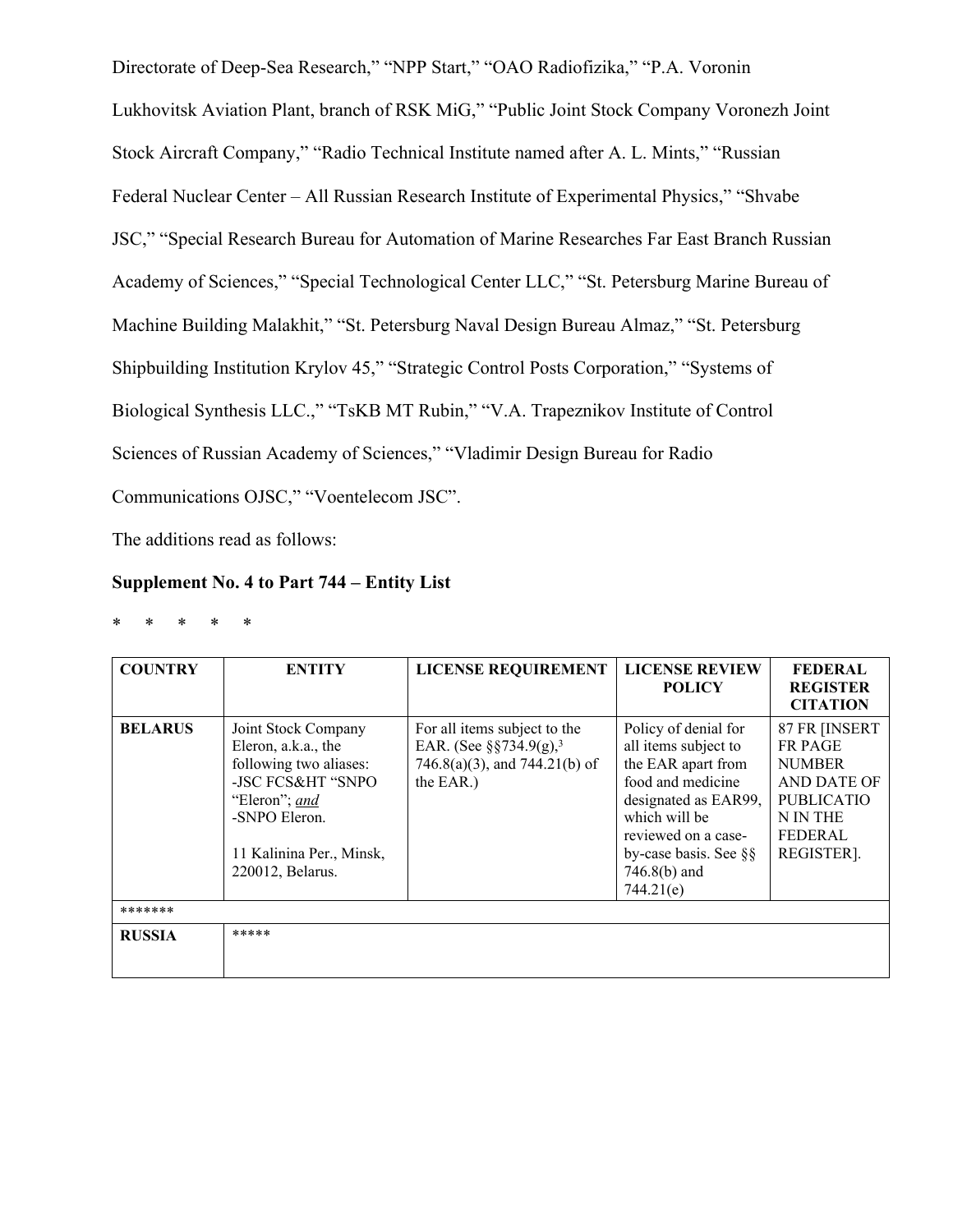| A.A. Kharkevich Institute<br>for Information<br><b>Transmission Problems</b><br>(IITP), Russian Academy<br>of Sciences (RAS), a.k.a.,<br>the following two aliases:<br>-Institute for Information<br>Transmission Problems;<br>and<br>-Institut Problem<br>Peredachi Informatsii<br>RAN.<br>19 Bolshoi Karetny,<br>building 1, Moscow, | For all items subject to the<br>EAR (See §744.11 of the<br>EAR).                                                 | Policy of Denial.                                                                                                                                                                                             | 87 FR [INSERT<br><b>FR PAGE</b><br><b>NUMBER</b><br>AND DATE OF<br><b>PUBLICATIO</b><br>${\rm N}$ IN THE<br><b>FEDERAL</b><br>REGISTER]. |
|----------------------------------------------------------------------------------------------------------------------------------------------------------------------------------------------------------------------------------------------------------------------------------------------------------------------------------------|------------------------------------------------------------------------------------------------------------------|---------------------------------------------------------------------------------------------------------------------------------------------------------------------------------------------------------------|------------------------------------------------------------------------------------------------------------------------------------------|
| Russia, 127051.<br>*******                                                                                                                                                                                                                                                                                                             |                                                                                                                  |                                                                                                                                                                                                               |                                                                                                                                          |
| Ak Bars Holding, a.k.a.,<br>the following one alias:<br>-Holding Company Ak<br>Bars.<br>58a Korolenko St., Kazan,<br>Republic of Tatarstan,<br>Russia, 420094.                                                                                                                                                                         | For all items subject to the<br>EAR (See §744.11 of the<br>EAR).                                                 | Policy of Denial.                                                                                                                                                                                             | 87 FR [INSERT<br>FR PAGE<br><b>NUMBER</b><br>AND DATE OF<br><b>PUBLICATIO</b><br>N IN THE<br>FEDERAL<br>REGISTER].                       |
| *******                                                                                                                                                                                                                                                                                                                                |                                                                                                                  |                                                                                                                                                                                                               |                                                                                                                                          |
| AO Rubin, a.k.a., the<br>following one alias:<br>-Aktsionernoe<br>Obshchestvo Rubin,<br>Rubin ZAO.<br>8 11 Line of Vasilievsky<br>Island, St. Petersburg,<br>199034, Russia.                                                                                                                                                           | For all items subject to the<br>EAR. (See §§734.9(g), <sup>3</sup><br>746.8(a)(3), and 744.21(b) of<br>the EAR.) | Policy of denial for<br>all items subject to<br>the EAR apart from<br>food and medicine<br>designated as EAR99,<br>which will be<br>reviewed on a case-<br>by-case basis. See §§<br>746.8(b) and<br>744.21(e) | 87 FR [INSERT<br>FR PAGE<br><b>NUMBER</b><br>AND DATE OF<br><b>PUBLICATIO</b><br>N IN THE<br><b>FEDERAL</b><br>REGISTER].                |
| *******                                                                                                                                                                                                                                                                                                                                |                                                                                                                  |                                                                                                                                                                                                               |                                                                                                                                          |
| Branch of AO Company<br>Sukhoi Yuri Gagarin<br>Komsomolsk on Amur<br>Aircraft Plant, a.k.a., the<br>following two aliases:<br>-KNAAZ; and<br>-Aviation Holding<br>Company AKhK24912<br>Sukhoi.<br>5 Skakovaya Street,<br>Building 3, Moscow,<br>125040, Russia.                                                                        | For all items subject to the<br>EAR. (See §§734.9(g), <sup>3</sup><br>746.8(a)(3), and 744.21(b) of<br>the EAR.) | Policy of denial for<br>all items subject to<br>the EAR apart from<br>food and medicine<br>designated as EAR99,<br>which will be<br>reviewed on a case-<br>by-case basis. See §§<br>746.8(b) and<br>744.21(e) | 87 FR [INSERT<br>FR PAGE<br><b>NUMBER</b><br>AND DATE OF<br><b>PUBLICATIO</b><br>N IN THE<br><b>FEDERAL</b><br>REGISTER].                |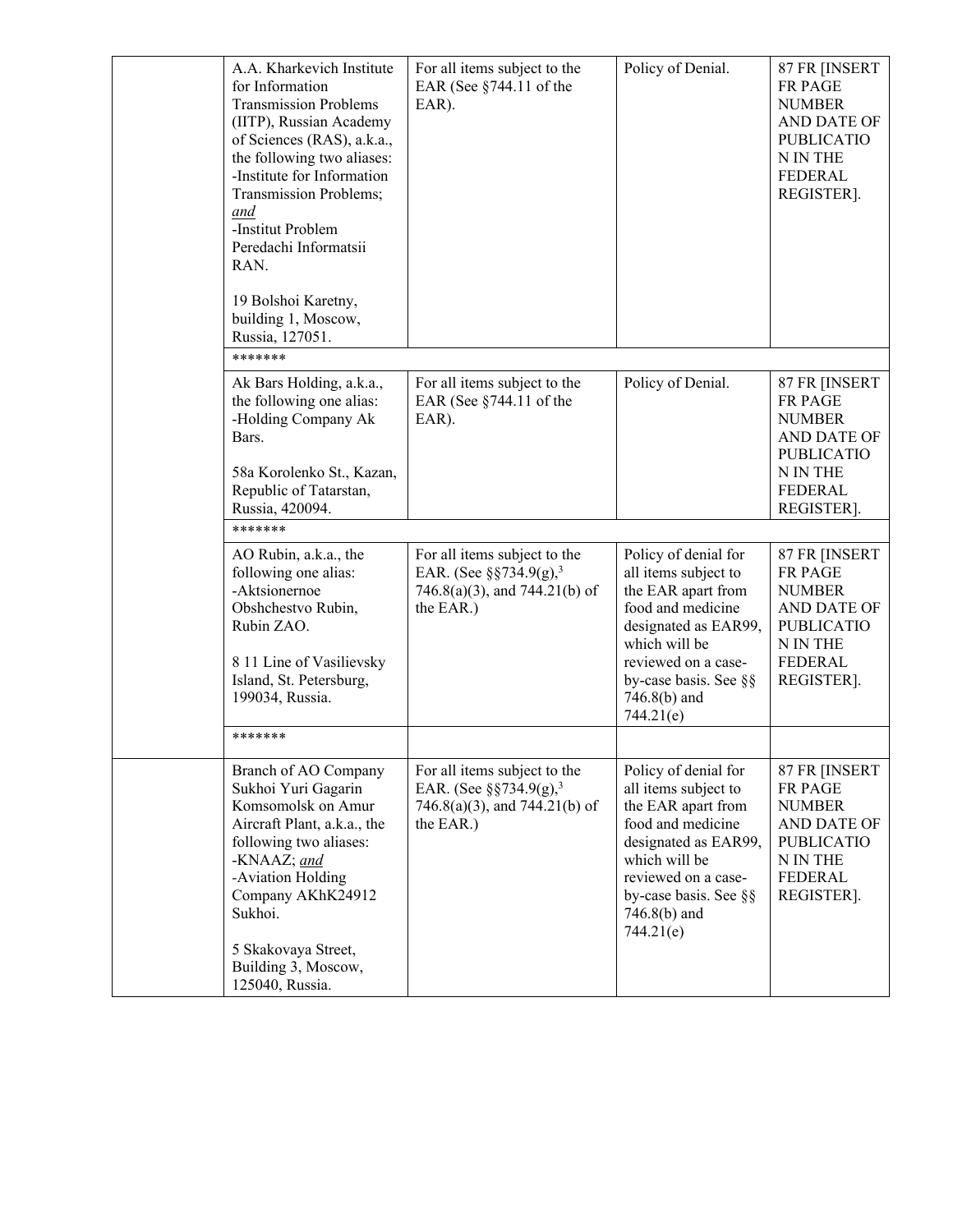| Branch of PAO II-<br>Aviastar, a.k.a., the<br>following one alias:<br>-Aviastar-SP.<br>1 Prospect Antonova,<br>Ulyanovsk, Ulanovsk<br>Oblast, 432072, Russia.                                                                                  | For all items subject to the<br>EAR. (See §§734.9(g), <sup>3</sup><br>$746.8(a)(3)$ , and $744.21(b)$ of<br>the EAR.)     | Policy of denial for<br>all items subject to<br>the EAR apart from<br>food and medicine<br>designated as EAR99,<br>which will be<br>reviewed on a case-<br>by-case basis. See §§<br>$746.8(b)$ and<br>744.21(e) | 87 FR [INSERT<br>FR PAGE<br><b>NUMBER</b><br>AND DATE OF<br><b>PUBLICATIO</b><br>N IN THE<br><b>FEDERAL</b><br>REGISTER]. |
|------------------------------------------------------------------------------------------------------------------------------------------------------------------------------------------------------------------------------------------------|---------------------------------------------------------------------------------------------------------------------------|-----------------------------------------------------------------------------------------------------------------------------------------------------------------------------------------------------------------|---------------------------------------------------------------------------------------------------------------------------|
| Branch of RSK MiG<br>Nizhny Novgorod Aircraft<br>Construction Plant Sokol,<br>a.k.a., the following one<br>alias:<br>-NAZ Sokol.<br>1 Chaadaeva Street,<br>Nizhny Novgorod, Nizhny<br>Novgorod Oblast, 603035,<br>Russia.                      | For all items subject to the<br>EAR. (See $\S$ §734.9(g), <sup>3</sup><br>746.8(a)(3), and 744.21(b) of<br>the EAR.)      | Policy of denial for<br>all items subject to<br>the EAR apart from<br>food and medicine<br>designated as EAR99,<br>which will be<br>reviewed on a case-<br>by-case basis. See §§<br>746.8(b) and<br>744.21(e)   | 87 FR [INSERT<br>FR PAGE<br><b>NUMBER</b><br>AND DATE OF<br><b>PUBLICATIO</b><br>N IN THE<br><b>FEDERAL</b><br>REGISTER]. |
| *******                                                                                                                                                                                                                                        |                                                                                                                           |                                                                                                                                                                                                                 |                                                                                                                           |
| <b>Chkalov Novosibirsk</b><br>Aviation Plant, a.k.a., the<br>following two aliases:<br>-NAZ; and<br>-Aviation Holding<br>Company AKhK Sukhoi.<br>15 Polzunova Street,<br>Novosibirsk, Novosibirsk<br>Oblast, 630051, Russia.                   | For all items subject to the<br>EAR. (See $\S$ §734.9(g), <sup>3</sup><br>746.8(a)(3), and 744.21(b) of<br>the EAR.)      | Policy of denial for<br>all items subject to<br>the EAR apart from<br>food and medicine<br>designated as EAR99,<br>which will be<br>reviewed on a case-<br>by-case basis. See §§<br>$746.8(b)$ and<br>744.21(e) | 87 FR [INSERT<br>FR PAGE<br><b>NUMBER</b><br>AND DATE OF<br><b>PUBLICATIO</b><br>N IN THE<br><b>FEDERAL</b><br>REGISTER]. |
| *******                                                                                                                                                                                                                                        |                                                                                                                           |                                                                                                                                                                                                                 |                                                                                                                           |
| Concern Radio-Electronic<br>Technologies, Joint Stock<br>Company Aeropribor<br>Voskhod, a.k.a., the<br>following one alias:<br>-AP-Voskhod.<br>19 Tkatskaya Street, 4th<br>Floor, Room 400,<br>Moscow, 105318, Russia.                         | For all items subject to the<br>EAR. (See $\S$ §734.9(g), <sup>3</sup><br>746.8(a)(3), and 744.21(b) of<br>the EAR.)      | Policy of denial for<br>all items subject to<br>the EAR apart from<br>food and medicine<br>designated as EAR99,<br>which will be<br>reviewed on a case-<br>by-case basis. See §§<br>$746.8(b)$ and<br>744.21(e) | 87 FR [INSERT<br>FR PAGE<br><b>NUMBER</b><br>AND DATE OF<br><b>PUBLICATIO</b><br>N IN THE<br>FEDERAL<br>REGISTER].        |
| Concern Radio-Electronic<br>Technologies, Joint Stock<br>Company All Russian<br>Scientific Research<br>Institute Gradient, a.k.a.,<br>the following one alias:<br>-VNII Gradient.<br>96 Sokolov Prospect,<br>Roston-on-Don, 344010,<br>Russia. | For all items subject to the<br>EAR. (See $\S$ §734.9(g), <sup>3</sup><br>$746.8(a)(3)$ , and $744.21(b)$ of<br>the EAR.) | Policy of denial for<br>all items subject to<br>the EAR apart from<br>food and medicine<br>designated as EAR99,<br>which will be<br>reviewed on a case-<br>by-case basis. See §§<br>$746.8(b)$ and<br>744.21(e) | 87 FR [INSERT<br>FR PAGE<br><b>NUMBER</b><br>AND DATE OF<br><b>PUBLICATIO</b><br>N IN THE<br><b>FEDERAL</b><br>REGISTER]. |
|                                                                                                                                                                                                                                                |                                                                                                                           |                                                                                                                                                                                                                 |                                                                                                                           |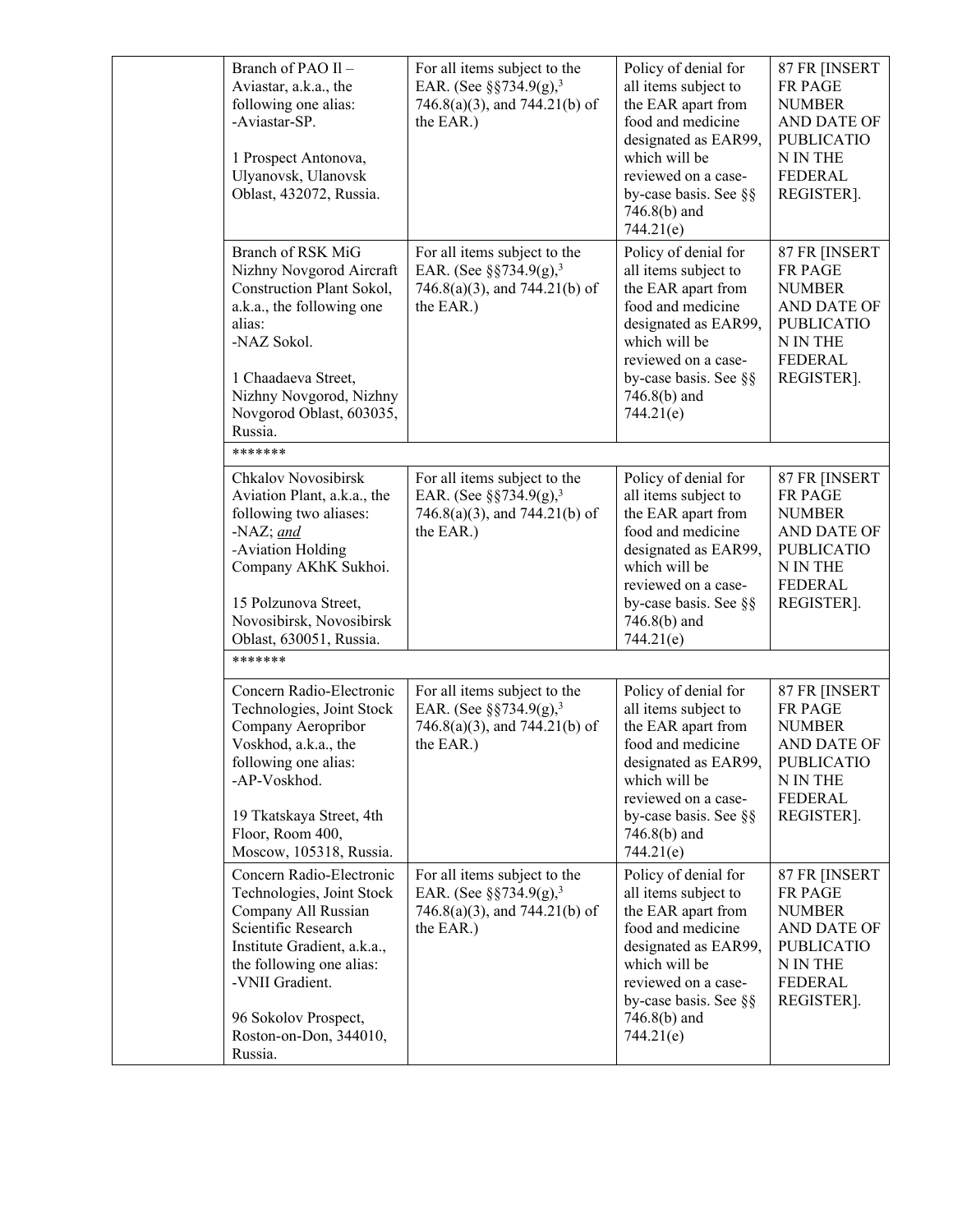| Concern Radio-Electronic<br>Technologies, Joint Stock<br>Company Almatyevsk<br>Radiopribor Plant, a.k.a.,<br>the following two aliases:<br>-JSC AZRP; and<br>-Alzar.<br>2 Stroiteley Prspect,<br>Almatyevsk, Almetyevsk,<br>Region, Republic of<br>Tatarstan, 423461, Russia.                 | For all items subject to the<br>EAR. (See §§734.9(g), <sup>3</sup><br>746.8(a)(3), and 744.21(b) of<br>the EAR.)     | Policy of denial for<br>all items subject to<br>the EAR apart from<br>food and medicine<br>designated as EAR99,<br>which will be<br>reviewed on a case-<br>by-case basis. See §§<br>$746.8(b)$ and<br>744.21(e) | 87 FR [INSERT<br>FR PAGE<br><b>NUMBER</b><br>AND DATE OF<br><b>PUBLICATIO</b><br>N IN THE<br><b>FEDERAL</b><br>REGISTER]. |
|-----------------------------------------------------------------------------------------------------------------------------------------------------------------------------------------------------------------------------------------------------------------------------------------------|----------------------------------------------------------------------------------------------------------------------|-----------------------------------------------------------------------------------------------------------------------------------------------------------------------------------------------------------------|---------------------------------------------------------------------------------------------------------------------------|
| Concern Radio-Electronic<br>Technologies, Joint Stock<br>Company Experimental<br>Design Bureau<br>Elektroavtomatika in the<br>name of P.A. Efimov,<br>a.k.a., the following one<br>alias:<br>-AO OKB<br>Elektroavtomatika.<br>40 Marshal Govorov,<br>Saint Petersburg, 198095,<br>Russia.     | For all items subject to the<br>EAR. (See $\S$ §734.9(g), <sup>3</sup><br>746.8(a)(3), and 744.21(b) of<br>the EAR.) | Policy of denial for<br>all items subject to<br>the EAR apart from<br>food and medicine<br>designated as EAR99,<br>which will be<br>reviewed on a case-<br>by-case basis. See §§<br>$746.8(b)$ and<br>744.21(e) | 87 FR [INSERT<br>FR PAGE<br><b>NUMBER</b><br>AND DATE OF<br><b>PUBLICATIO</b><br>N IN THE<br><b>FEDERAL</b><br>REGISTER]. |
| Concern Radio-Electronic<br>Technologies, Joint Stock<br>Company Industrial<br>Controls Design Bureau,<br>a.k.a., the following two<br>aliases:<br>-KBPA; and<br>-Design Bureau for<br>Industrial Automatics.<br>239 Bolshaya Sadovaya<br>Street, Saratov, Saratov<br>Oblast, 410005, Russia. | For all items subject to the<br>EAR. (See $\S$ §734.9(g), <sup>3</sup><br>746.8(a)(3), and 744.21(b) of<br>the EAR.) | Policy of denial for<br>all items subject to<br>the EAR apart from<br>food and medicine<br>designated as EAR99,<br>which will be<br>reviewed on a case-<br>by-case basis. See §§<br>$746.8(b)$ and<br>744.21(e) | 87 FR [INSERT<br>FR PAGE<br><b>NUMBER</b><br>AND DATE OF<br><b>PUBLICATIO</b><br>N IN THE<br><b>FEDERAL</b><br>REGISTER]. |
| Concern Radio-Electronic<br>Technologies, Joint Stock<br>Company Kazan<br><b>Instrument Engineering</b><br>and Design Bureau, a.k.a.,<br>the following one alias:<br>-KPKB.<br>Sibirsky Trakt Street,<br>Kazan, Republic of<br>Tartarstan, 420061,<br>Russia.                                 | For all items subject to the<br>EAR. (See $\S$ §734.9(g), <sup>3</sup><br>746.8(a)(3), and 744.21(b) of<br>the EAR.) | Policy of denial for<br>all items subject to<br>the EAR apart from<br>food and medicine<br>designated as EAR99,<br>which will be<br>reviewed on a case-<br>by-case basis. See §§<br>$746.8(b)$ and<br>744.21(e) | 87 FR [INSERT<br>FR PAGE<br><b>NUMBER</b><br>AND DATE OF<br><b>PUBLICATIO</b><br>N IN THE<br><b>FEDERAL</b><br>REGISTER]. |
| Concern Radio-Electronic<br>Technologies, Joint Stock<br>Company<br>Microtechnology, a.k.a.,<br>the following one alias:<br>-JSC Microtechnology.<br>44 Pioneer Street, Saint<br>Petersburg, 197110,<br>Russia.                                                                               | For all items subject to the<br>EAR. (See $\S$ §734.9(g), <sup>3</sup><br>746.8(a)(3), and 744.21(b) of<br>the EAR.) | Policy of denial for<br>all items subject to<br>the EAR apart from<br>food and medicine<br>designated as EAR99,<br>which will be<br>reviewed on a case-<br>by-case basis. See §§<br>$746.8(b)$ and<br>744.21(e) | 87 FR [INSERT<br>FR PAGE<br><b>NUMBER</b><br>AND DATE OF<br><b>PUBLICATIO</b><br>N IN THE<br><b>FEDERAL</b><br>REGISTER]. |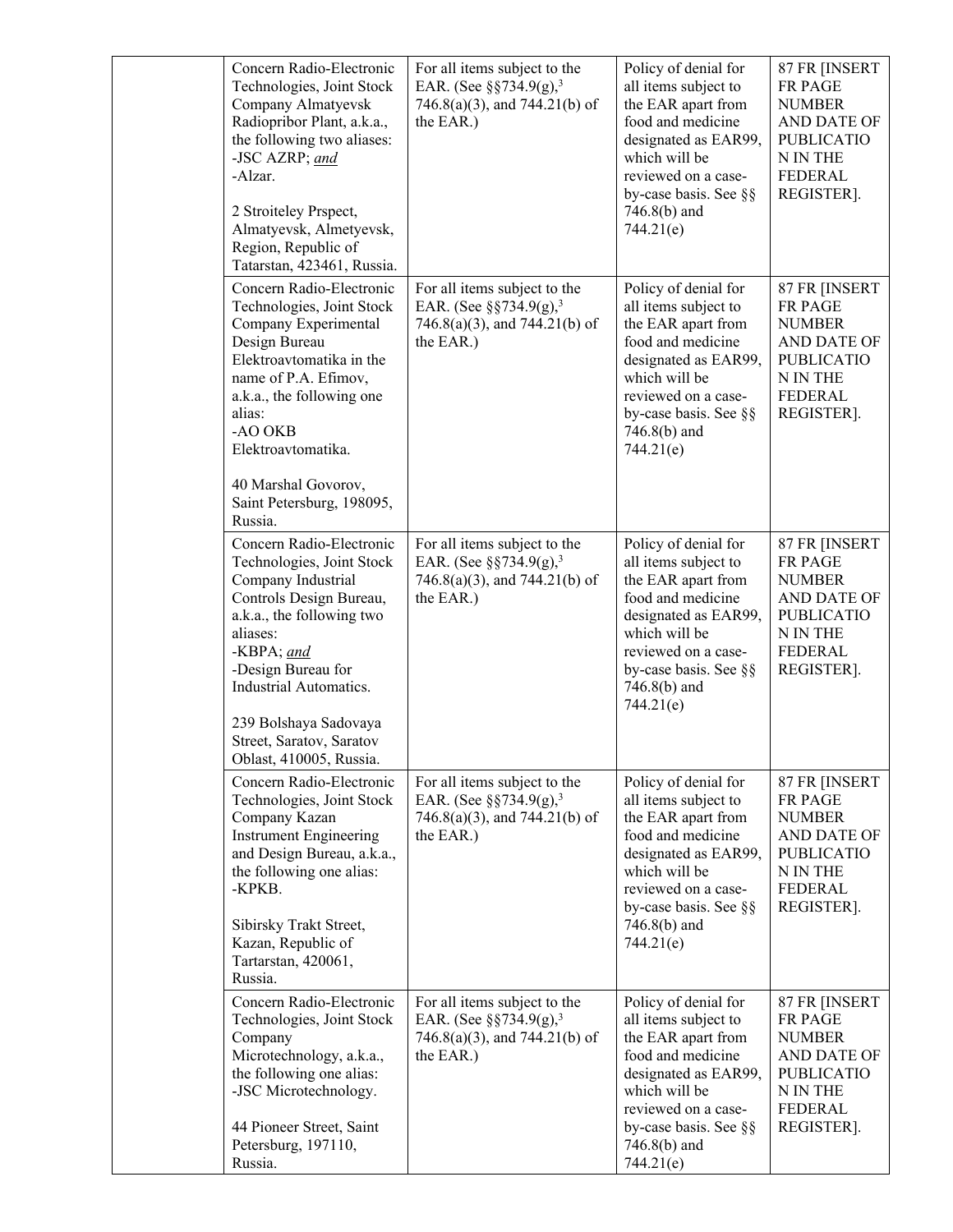| Concern Radio-Electronic<br>Technologies, Joint Stock<br>Company Phasotron<br>Scientific Research<br>Institute of Radio<br>Engineering, a.k.a., the<br>following one alias:<br>-Phasotron NIIR.<br>59 Kavkazky Boulevard,<br>Floor 3, Space XIV, Room<br>21, Moscow, 115516,<br>Russia. | For all items subject to the<br>EAR. (See $\S$ §734.9(g), <sup>3</sup><br>$746.8(a)(3)$ , and $744.21(b)$ of<br>the EAR.) | Policy of denial for<br>all items subject to<br>the EAR apart from<br>food and medicine<br>designated as EAR99,<br>which will be<br>reviewed on a case-<br>by-case basis. See §§<br>$746.8(b)$ and<br>744.21(e) | 87 FR [INSERT<br>FR PAGE<br><b>NUMBER</b><br>AND DATE OF<br><b>PUBLICATIO</b><br>N IN THE<br><b>FEDERAL</b><br>REGISTER].        |
|-----------------------------------------------------------------------------------------------------------------------------------------------------------------------------------------------------------------------------------------------------------------------------------------|---------------------------------------------------------------------------------------------------------------------------|-----------------------------------------------------------------------------------------------------------------------------------------------------------------------------------------------------------------|----------------------------------------------------------------------------------------------------------------------------------|
| Concern Radio-Electronic<br>Technologies, Joint Stock<br>Company Radiopribor,<br>a.k.a., the following one<br>alias:<br>-Radiopribor.<br>2 Fatkulina Street, Kazan,<br>Republic of Tartarstan,<br>420021.                                                                               | For all items subject to the<br>EAR. (See $\S$ §734.9(g), <sup>3</sup><br>746.8(a)(3), and 744.21(b) of<br>the EAR.)      | Policy of denial for<br>all items subject to<br>the EAR apart from<br>food and medicine<br>designated as EAR99,<br>which will be<br>reviewed on a case-<br>by-case basis. See §§<br>$746.8(b)$ and<br>744.21(e) | 87 FR [INSERT<br><b>FR PAGE</b><br><b>NUMBER</b><br>AND DATE OF<br><b>PUBLICATIO</b><br>N IN THE<br><b>FEDERAL</b><br>REGISTER]. |
| Concern Radio-Electronic<br>Technologies, Joint Stock<br>Company Ramensk<br><b>Instrument Engineering</b><br>Bureau, a.k.a., the<br>following one alias:<br>-RPKB.<br>2 Guriev Street, Ramensk,<br>Moscow Oblast, 140103,<br>Russia.                                                    | For all items subject to the<br>EAR. (See §§734.9(g), <sup>3</sup><br>$746.8(a)(3)$ , and $744.21(b)$ of<br>the EAR.)     | Policy of denial for<br>all items subject to<br>the EAR apart from<br>food and medicine<br>designated as EAR99,<br>which will be<br>reviewed on a case-<br>by-case basis. See §§<br>$746.8(b)$ and<br>744.21(e) | 87 FR [INSERT<br><b>FR PAGE</b><br><b>NUMBER</b><br>AND DATE OF<br><b>PUBLICATIO</b><br>N IN THE<br><b>FEDERAL</b><br>REGISTER]. |
| Concern Radio-Electronic<br>Technologies, Joint Stock<br>Company Research and<br><b>Production Center</b><br>SAPSAN, a.k.a., the<br>following one alias:<br>-NPTs SAPSAN.<br>25 Avtozavodskaya Street,<br>Room 2, Moscow,<br>115280, Russia.                                            | For all items subject to the<br>EAR. (See $\S$ §734.9(g), <sup>3</sup><br>$746.8(a)(3)$ , and $744.21(b)$ of<br>the EAR.) | Policy of denial for<br>all items subject to<br>the EAR apart from<br>food and medicine<br>designated as EAR99,<br>which will be<br>reviewed on a case-<br>by-case basis. See §§<br>$746.8(b)$ and<br>744.21(e) | 87 FR [INSERT<br><b>FR PAGE</b><br><b>NUMBER</b><br>AND DATE OF<br><b>PUBLICATIO</b><br>N IN THE<br><b>FEDERAL</b><br>REGISTER]. |
| Concern Radio-Electronic<br>Technologies, Joint Stock<br>Company Rychag, a.k.a.,<br>the following one alias:<br>-Rychag.<br>37 Lipatova Street, Kazan,<br>Republic of Tatarstan,<br>420075, Russia.                                                                                     | For all items subject to the<br>EAR. (See $\S$ §734.9(g), <sup>3</sup><br>$746.8(a)(3)$ , and $744.21(b)$ of<br>the EAR.) | Policy of denial for<br>all items subject to<br>the EAR apart from<br>food and medicine<br>designated as EAR99,<br>which will be<br>reviewed on a case-<br>by-case basis. See §§<br>$746.8(b)$ and<br>744.21(e) | 87 FR [INSERT<br>FR PAGE<br><b>NUMBER</b><br>AND DATE OF<br><b>PUBLICATIO</b><br>N IN THE<br><b>FEDERAL</b><br>REGISTER].        |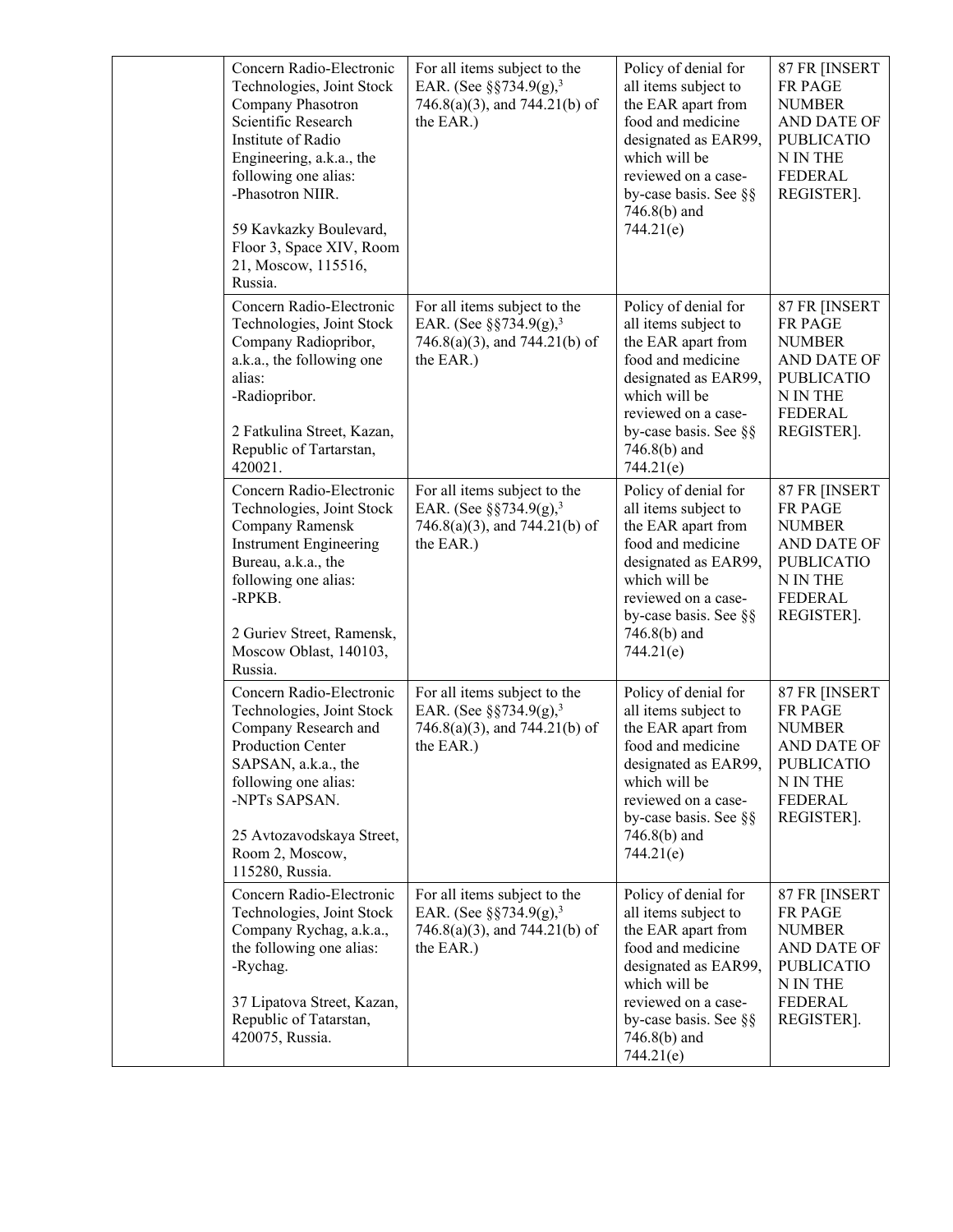| Concern Radio-Electronic<br>Technologies, Joint Stock<br>Company Scientific<br>Production Enterprise<br>Izmeritel, a.k.a., the<br>following one alias:<br>-NPP Izmeritel.<br>5 Babushkina Street,<br>Smolensk, Smolensk<br>Oblast, 214031, Russia.                                                            | For all items subject to the<br>EAR. (See $\S$ §734.9(g), <sup>3</sup><br>$746.8(a)(3)$ , and $744.21(b)$ of<br>the EAR.) | Policy of denial for<br>all items subject to<br>the EAR apart from<br>food and medicine<br>designated as EAR99,<br>which will be<br>reviewed on a case-<br>by-case basis. See §§<br>$746.8(b)$ and<br>744.21(e) | 87 FR [INSERT<br>FR PAGE<br><b>NUMBER</b><br>AND DATE OF<br><b>PUBLICATIO</b><br>N IN THE<br><b>FEDERAL</b><br>REGISTER].        |
|---------------------------------------------------------------------------------------------------------------------------------------------------------------------------------------------------------------------------------------------------------------------------------------------------------------|---------------------------------------------------------------------------------------------------------------------------|-----------------------------------------------------------------------------------------------------------------------------------------------------------------------------------------------------------------|----------------------------------------------------------------------------------------------------------------------------------|
| Concern Radio-Electronic<br>Technologies, Joint Stock<br>Company Scientific<br>Production Union for<br>Radioelectronics named<br>after V.I. Shimko, a.k.a.,<br>the following one alias:<br>-NPO Radioelectronics<br>N.A. V.I. Shimko.<br>50 Journalists Street,<br>Republic of Tartarstan,<br>420029, Russia. | For all items subject to the<br>EAR. (See §§734.9(g), <sup>3</sup><br>$746.8(a)(3)$ , and $744.21(b)$ of<br>the EAR.)     | Policy of denial for<br>all items subject to<br>the EAR apart from<br>food and medicine<br>designated as EAR99,<br>which will be<br>reviewed on a case-<br>by-case basis. See §§<br>$746.8(b)$ and<br>744.21(e) | 87 FR [INSERT<br>FR PAGE<br><b>NUMBER</b><br>AND DATE OF<br><b>PUBLICATIO</b><br>N IN THE<br><b>FEDERAL</b><br>REGISTER].        |
| Concern Radio-Electronic<br>Technologies, Joint Stock<br>Company Taganrog<br>Communications<br>Scientific Research<br>Institute, a.k.a., the<br>following one alias:<br>-TNIIS.<br>3 Sedova Street,<br>Taganrog, Rostov Oblast,<br>347913, Russia.                                                            | For all items subject to the<br>EAR. (See $\S$ §734.9(g), <sup>3</sup><br>$746.8(a)(3)$ , and $744.21(b)$ of<br>the EAR.) | Policy of denial for<br>all items subject to<br>the EAR apart from<br>food and medicine<br>designated as EAR99,<br>which will be<br>reviewed on a case-<br>by-case basis. See §§<br>$746.8(b)$ and<br>744.21(e) | 87 FR [INSERT<br><b>FR PAGE</b><br><b>NUMBER</b><br>AND DATE OF<br><b>PUBLICATIO</b><br>N IN THE<br><b>FEDERAL</b><br>REGISTER]. |
| Concern Radio-Electronic<br>Technologies, Joint Stock<br>Company Urals<br><b>Instrument Engineering</b><br>Plant, a.k.a., the following<br>one alias:<br>-JSC UPZ.<br>25 Km Tract Street,<br>Chelyabinsk, Svertsky,<br>Sverdlovsk Oblast,<br>624000, Russia.                                                  | For all items subject to the<br>EAR. (See $\S$ §734.9(g), <sup>3</sup><br>746.8(a)(3), and 744.21(b) of<br>the EAR.)      | Policy of denial for<br>all items subject to<br>the EAR apart from<br>food and medicine<br>designated as EAR99,<br>which will be<br>reviewed on a case-<br>by-case basis. See §§<br>$746.8(b)$ and<br>744.21(e) | 87 FR [INSERT<br>FR PAGE<br><b>NUMBER</b><br>AND DATE OF<br><b>PUBLICATIO</b><br>N IN THE<br><b>FEDERAL</b><br>REGISTER].        |
| Concern Radio-Electronic<br>Technologies, Joint Stock<br>Company Vzlet<br><b>Engineering Testing</b><br>Support, a.k.a., the<br>following one alias:<br>-ISI Vzlet.<br>ISI Vzlet Room,<br>Aktyubinsk-7, Aktyubinsk<br>Region, Astrakhan Oblast,<br>476507, Russia.                                            | For all items subject to the<br>EAR. (See $\S$ §734.9(g), <sup>3</sup><br>$746.8(a)(3)$ , and $744.21(b)$ of<br>the EAR.) | Policy of denial for<br>all items subject to<br>the EAR apart from<br>food and medicine<br>designated as EAR99,<br>which will be<br>reviewed on a case-<br>by-case basis. See §§<br>746.8(b) and<br>744.21(e)   | 87 FR [INSERT<br>FR PAGE<br><b>NUMBER</b><br>AND DATE OF<br><b>PUBLICATIO</b><br>N IN THE<br><b>FEDERAL</b><br>REGISTER].        |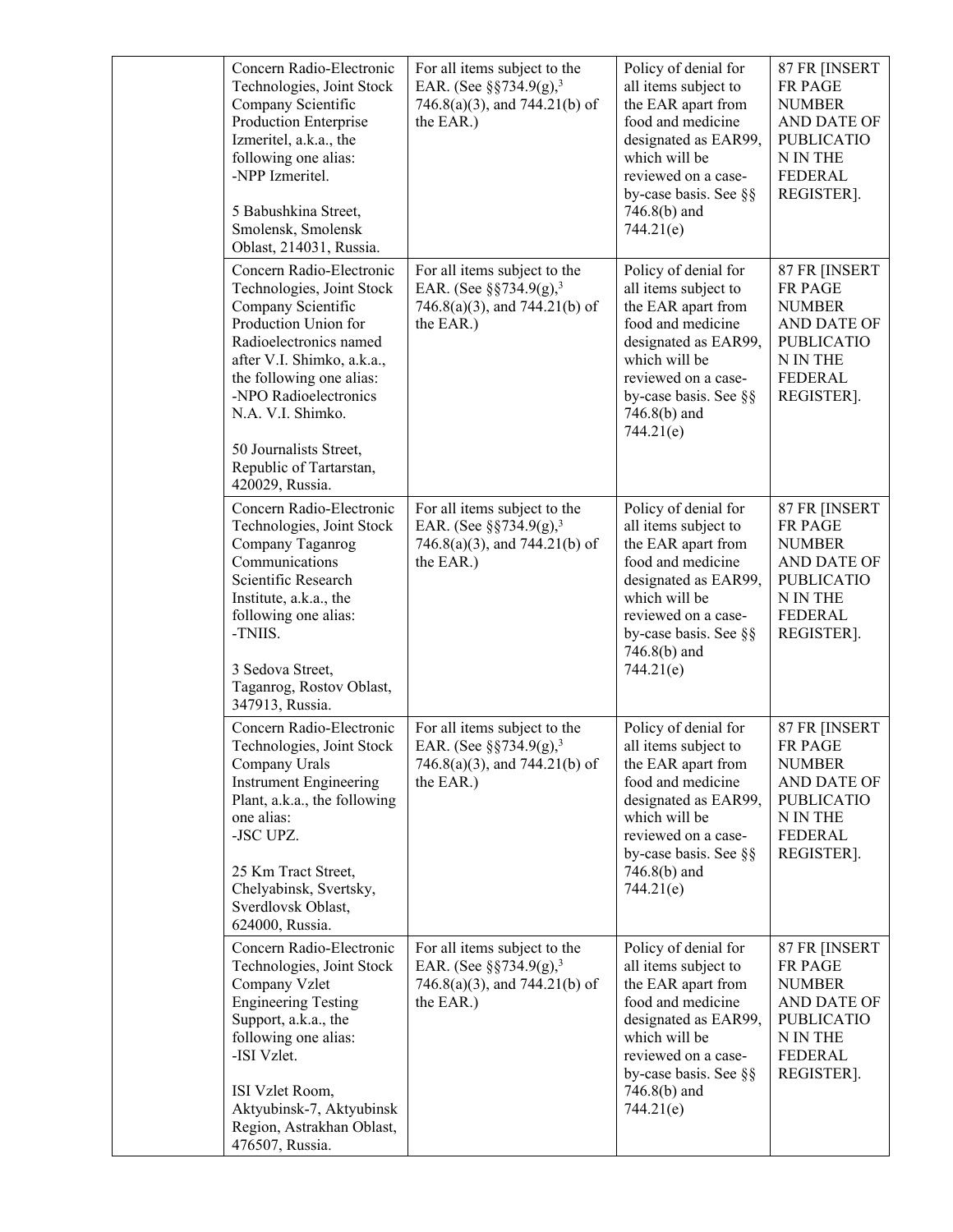| Concern Radio-Electronic<br>Technologies, Joint Stock<br>Company Zhiguli Radio<br>Plant, a.k.a., the following<br>one alias:<br>-ZhRZ.<br>1 Radiozavod Street,<br>Zhigulevsk, Samara<br>Oblast, 44539, Russia.                                      | For all items subject to the<br>EAR. (See §§734.9(g), <sup>3</sup><br>746.8(a)(3), and 744.21(b) of<br>the EAR.)     | Policy of denial for<br>all items subject to<br>the EAR apart from<br>food and medicine<br>designated as EAR99,<br>which will be<br>reviewed on a case-<br>by-case basis. See §§<br>$746.8(b)$ and<br>744.21(e) | 87 FR [INSERT<br><b>FR PAGE</b><br><b>NUMBER</b><br>AND DATE OF<br><b>PUBLICATIO</b><br>N IN THE<br><b>FEDERAL</b><br>REGISTER]. |
|-----------------------------------------------------------------------------------------------------------------------------------------------------------------------------------------------------------------------------------------------------|----------------------------------------------------------------------------------------------------------------------|-----------------------------------------------------------------------------------------------------------------------------------------------------------------------------------------------------------------|----------------------------------------------------------------------------------------------------------------------------------|
| Concern Radio-Electronic<br>Technologies, Public Joint<br><b>Stock Company Bryansk</b><br>Special Design Bureau,<br>a.k.a., the following one<br>alias:<br>-BEMZ<br>136 Vokzalnaya Street,<br>Bryansk, 241017, Russia                               | For all items subject to the<br>EAR. (See $\S$ §734.9(g), <sup>3</sup><br>746.8(a)(3), and 744.21(b) of<br>the EAR.) | Policy of denial for<br>all items subject to<br>the EAR apart from<br>food and medicine<br>designated as EAR99,<br>which will be<br>reviewed on a case-<br>by-case basis. See §§<br>$746.8(b)$ and<br>744.21(e) | 87 FR [INSERT<br>FR PAGE<br><b>NUMBER</b><br>AND DATE OF<br><b>PUBLICATIO</b><br>N IN THE<br><b>FEDERAL</b><br>REGISTER].        |
| Concern Radio-Electronic<br>Technologies, Public Joint<br><b>Stock Company Moscow</b><br>Institute of Electro<br>Mechanics and<br>Automation, a.k.a., the<br>following one alias:<br>-PAO MIEA.<br>5 Aviation Pereulok,<br>Moscow, 125167, Russia.  | For all items subject to the<br>EAR. (See $\S$ §734.9(g), <sup>3</sup><br>746.8(a)(3), and 744.21(b) of<br>the EAR.) | Policy of denial for<br>all items subject to<br>the EAR apart from<br>food and medicine<br>designated as EAR99,<br>which will be<br>reviewed on a case-<br>by-case basis. See §§<br>746.8(b) and<br>744.21(e)   | 87 FR [INSERT<br>FR PAGE<br><b>NUMBER</b><br>AND DATE OF<br><b>PUBLICATIO</b><br>N IN THE<br><b>FEDERAL</b><br>REGISTER].        |
| Concern Radio-Electronic<br>Technologies, Public Joint<br><b>Stock Company Stavropol</b><br>Radio Plant Signal, a.k.a.,<br>the following one alias:<br>-Signal Radio Plant.<br>9A 2nd Yugo-Zapadny<br>Proezd, Stavropol,<br>Stavropol Krai, 355037. | For all items subject to the<br>EAR. (See $\S$ §734.9(g), <sup>3</sup><br>746.8(a)(3), and 744.21(b) of<br>the EAR.) | Policy of denial for<br>all items subject to<br>the EAR apart from<br>food and medicine<br>designated as EAR99,<br>which will be<br>reviewed on a case-<br>by-case basis. See §§<br>$746.8(b)$ and<br>744.21(e) | 87 FR [INSERT<br><b>FR PAGE</b><br><b>NUMBER</b><br>AND DATE OF<br><b>PUBLICATIO</b><br>N IN THE<br><b>FEDERAL</b><br>REGISTER]. |
| Concern Radio-Electronic<br>Technologies, Public Joint<br><b>Stock Company</b><br>Techpribor, a.k.a., the<br>following one alias:<br>-Techpribor.<br>5A Varshavskaya Street,<br>Saint Petersburg, 196128,<br>Russia.                                | For all items subject to the<br>EAR. (See $\S$ §734.9(g), <sup>3</sup><br>746.8(a)(3), and 744.21(b) of<br>the EAR.) | Policy of denial for<br>all items subject to<br>the EAR apart from<br>food and medicine<br>designated as EAR99,<br>which will be<br>reviewed on a case-<br>by-case basis. See §§<br>$746.8(b)$ and<br>744.21(e) | 87 FR [INSERT<br>FR PAGE<br><b>NUMBER</b><br>AND DATE OF<br><b>PUBLICATIO</b><br>N IN THE<br><b>FEDERAL</b><br>REGISTER].        |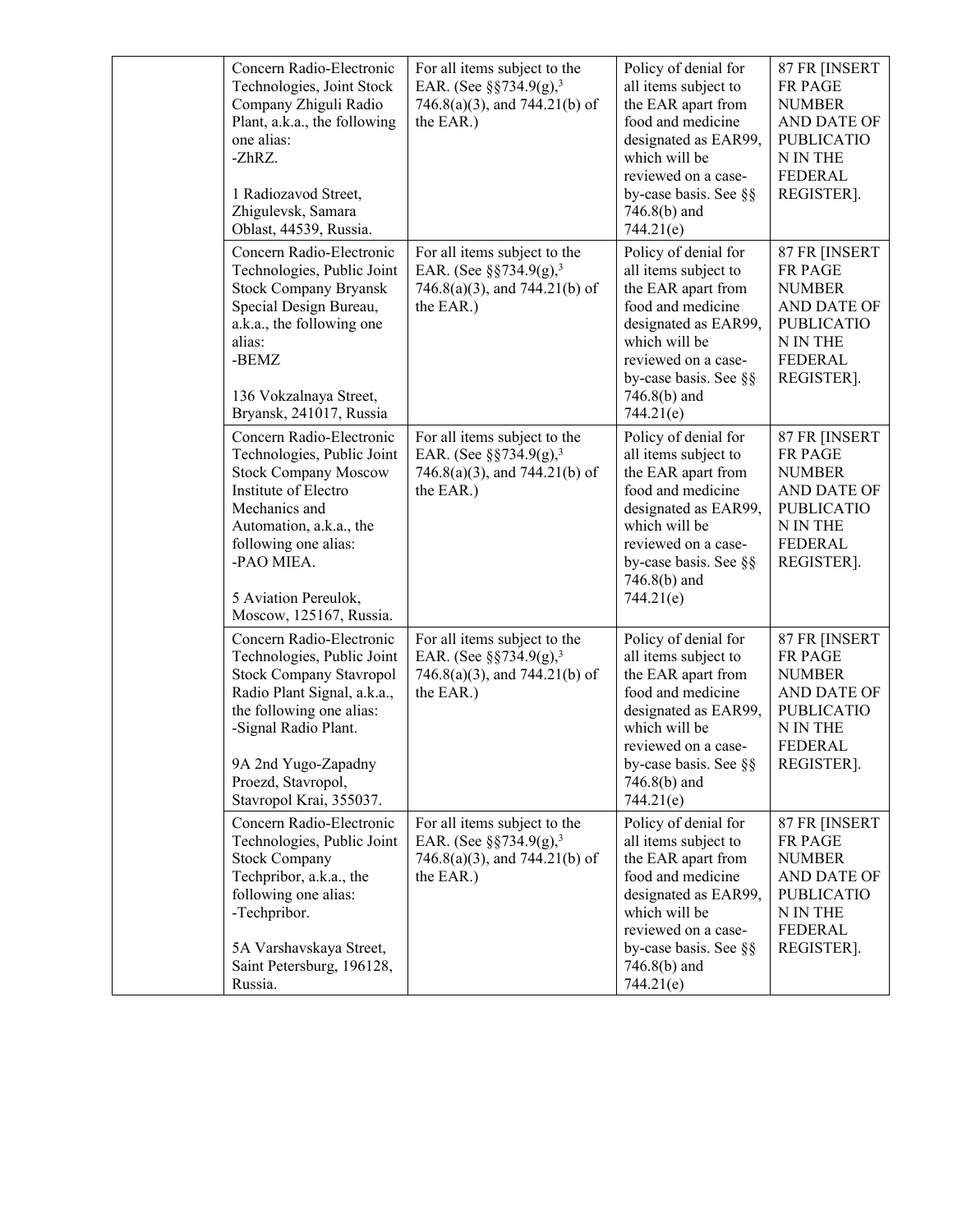|  | Concern Radio-Electronic<br>Technologies, Ramensky<br><b>Instrument Engineering</b><br>Plant, a.k.a., the following<br>one alias:<br>-Ramensky Instrument-<br>Engineering Plant.<br>39 Mikhalevicha Street,<br>Room 20, Floor 2, Space<br>124, Ramensk, Moscow<br>Oblast, 140100, Russia. | For all items subject to the<br>EAR. (See §§734.9(g), <sup>3</sup><br>746.8(a)(3), and 744.21(b) of<br>the EAR.)      | Policy of denial for<br>all items subject to<br>the EAR apart from<br>food and medicine<br>designated as EAR99,<br>which will be<br>reviewed on a case-<br>by-case basis. See §§<br>$746.8(b)$ and<br>744.21(e) | 87 FR [INSERT<br>FR PAGE<br><b>NUMBER</b><br>AND DATE OF<br><b>PUBLICATIO</b><br>N IN THE<br><b>FEDERAL</b><br>REGISTER]. |
|--|-------------------------------------------------------------------------------------------------------------------------------------------------------------------------------------------------------------------------------------------------------------------------------------------|-----------------------------------------------------------------------------------------------------------------------|-----------------------------------------------------------------------------------------------------------------------------------------------------------------------------------------------------------------|---------------------------------------------------------------------------------------------------------------------------|
|  | Concern Radio-Electronic<br>Technologies, V.V.<br>Tarasov Avia Avtomatika,<br>a.k.a., the following two<br>aliases:<br>-Kursk Open Joint Stock<br>Company Kursk Pribor;<br>and<br>-Kursk Pribor.<br>47 Zapolnaya Street,<br>Kursk, 305040, Russia.                                        | For all items subject to the<br>EAR. (See §§734.9(g), <sup>3</sup><br>$746.8(a)(3)$ , and $744.21(b)$ of<br>the EAR.) | Policy of denial for<br>all items subject to<br>the EAR apart from<br>food and medicine<br>designated as EAR99,<br>which will be<br>reviewed on a case-<br>by-case basis. See §§<br>$746.8(b)$ and<br>744.21(e) | 87 FR [INSERT<br>FR PAGE<br><b>NUMBER</b><br>AND DATE OF<br><b>PUBLICATIO</b><br>N IN THE<br><b>FEDERAL</b><br>REGISTER]. |
|  | *******                                                                                                                                                                                                                                                                                   |                                                                                                                       |                                                                                                                                                                                                                 |                                                                                                                           |
|  | Design Bureau of<br>Chemical Machine<br>Building KBKhM, a.k.a.,<br>the following two aliases:<br>-A.M. Isayev Chemical<br><b>Engineering Design</b><br>Bureau; and<br>-KB KhimMash.<br>12 Bogomolova St.,<br>Podlipki, Korolyev,<br>Moscow oblast, 141070,<br>Russia.                     | For all items subject to the<br>EAR. (See $\S$ §734.9(g), <sup>3</sup><br>746.8(a)(3), and 744.21(b) of<br>the EAR.)  | Policy of denial for<br>all items subject to<br>the EAR apart from<br>food and medicine<br>designated as EAR99,<br>which will be<br>reviewed on a case-<br>by-case basis. See §§<br>$746.8(b)$ and<br>744.21(e) | 87 FR [INSERT<br>FR PAGE<br><b>NUMBER</b><br>AND DATE OF<br><b>PUBLICATIO</b><br>N IN THE<br><b>FEDERAL</b><br>REGISTER]. |
|  | *******                                                                                                                                                                                                                                                                                   |                                                                                                                       |                                                                                                                                                                                                                 |                                                                                                                           |
|  | Far Eastern Shipbuilding<br>and Ship Repair Center,<br>a.k.a., the following one<br>alias:<br>-DTSSS, AO.<br>72 Svetlanskaya Street,<br>Vladivostok, Russia.                                                                                                                              | For all items subject to the<br>EAR. (See $\S$ §734.9(g), <sup>3</sup><br>746.8(a)(3), and 744.21(b) of<br>the EAR.)  | Policy of denial for<br>all items subject to<br>the EAR apart from<br>food and medicine<br>designated as EAR99,<br>which will be<br>reviewed on a case-<br>by-case basis. See §§<br>$746.8(b)$ and              | 87 FR [INSERT<br>FR PAGE<br><b>NUMBER</b><br>AND DATE OF<br><b>PUBLICATIO</b><br>N IN THE<br><b>FEDERAL</b><br>REGISTER]. |
|  | *******                                                                                                                                                                                                                                                                                   |                                                                                                                       | 744.21(e)                                                                                                                                                                                                       |                                                                                                                           |
|  |                                                                                                                                                                                                                                                                                           |                                                                                                                       |                                                                                                                                                                                                                 |                                                                                                                           |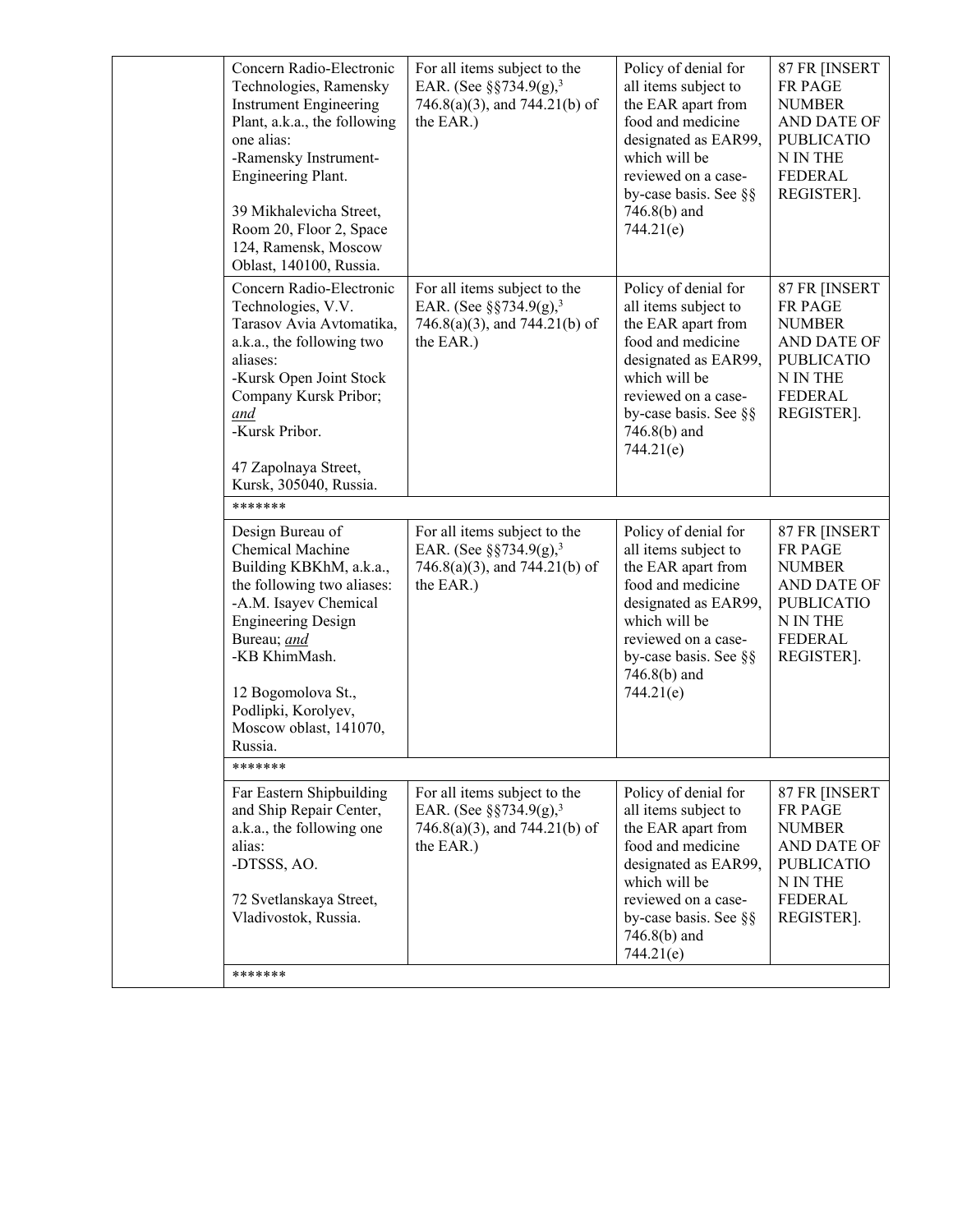| Gazprom Neft Shelf, the<br>following one alias:<br>-Sevmorneftegaz.<br>8 Lesteva Street, Moscow,<br>115162, Russia; and 31<br>I.M. V.I. Lenina Street,<br>Naryan-Mar, Nenetski<br>Autonomous District<br>166000, Russia; and 19<br>Karla Marksa, Murmansk,<br>Murmanskaya Oblast,<br>183025, Russia; and 38/4<br>Prospect Nevski, Saint<br>Petersburg, 191036,<br>Russia. | For all items subject to the<br>EAR (See $§744.11$ of the<br>EAR).                                                        | Policy of Denial.                                                                                                                                                                                               | 87 FR [INSERT<br>FR PAGE<br><b>NUMBER</b><br>AND DATE OF<br><b>PUBLICATIO</b><br>N IN THE<br><b>FEDERAL</b><br>REGISTER]. |
|---------------------------------------------------------------------------------------------------------------------------------------------------------------------------------------------------------------------------------------------------------------------------------------------------------------------------------------------------------------------------|---------------------------------------------------------------------------------------------------------------------------|-----------------------------------------------------------------------------------------------------------------------------------------------------------------------------------------------------------------|---------------------------------------------------------------------------------------------------------------------------|
| *******                                                                                                                                                                                                                                                                                                                                                                   |                                                                                                                           |                                                                                                                                                                                                                 |                                                                                                                           |
| Ilyushin Aviation<br>Complex Branch:<br>Myasishcheva<br><b>Experimental Mechanical</b><br>Engineering Plant, a.k.a.,<br>the following one alias:<br>-Myasishcheva EMZ.<br>7 Narkomvod Street,                                                                                                                                                                             | For all items subject to the<br>EAR. (See §§734.9(g), <sup>3</sup><br>746.8(a)(3), and 744.21(b) of<br>the EAR.)          | Policy of denial for<br>all items subject to<br>the EAR apart from<br>food and medicine<br>designated as EAR99,<br>which will be<br>reviewed on a case-<br>by-case basis. See §§<br>746.8(b) and                | 87 FR [INSERT<br>FR PAGE<br><b>NUMBER</b><br>AND DATE OF<br><b>PUBLICATIO</b><br>N IN THE<br><b>FEDERAL</b><br>REGISTER]. |
| Zhukovsky, Moscow                                                                                                                                                                                                                                                                                                                                                         |                                                                                                                           | 744.21(e)                                                                                                                                                                                                       |                                                                                                                           |
| Oblast, 140180, Russia.<br>*******                                                                                                                                                                                                                                                                                                                                        |                                                                                                                           |                                                                                                                                                                                                                 |                                                                                                                           |
| Institute of Marine<br>Technology Problems Far<br>East Branch Russian<br>Academy of Sciences,<br>a.k.a., the following one<br>alias:<br>-IPMT FEB RAS.<br>5A Sukhanov Street,<br>Vladivostok, 690091,<br>Russia.                                                                                                                                                          | For all items subject to the<br>EAR. (See $\S$ §734.9(g), <sup>3</sup><br>$746.8(a)(3)$ , and $744.21(b)$ of<br>the EAR.) | Policy of denial for<br>all items subject to<br>the EAR apart from<br>food and medicine<br>designated as EAR99,<br>which will be<br>reviewed on a case-<br>by-case basis. See §§<br>$746.8(b)$ and<br>744.21(e) | 87 FR [INSERT<br>FR PAGE<br><b>NUMBER</b><br>AND DATE OF<br><b>PUBLICATIO</b><br>N IN THE<br><b>FEDERAL</b><br>REGISTER]. |
| *******                                                                                                                                                                                                                                                                                                                                                                   |                                                                                                                           |                                                                                                                                                                                                                 |                                                                                                                           |
| Irkutsk Aviation Plant,<br>3 Novatorov Street,<br>Irkutsk, 664020, Russia.                                                                                                                                                                                                                                                                                                | For all items subject to the<br>EAR. (See $\S$ §734.9(g), <sup>3</sup><br>746.8(a)(3), and 744.21(b) of<br>the EAR.)      | Policy of denial for<br>all items subject to<br>the EAR apart from<br>food and medicine<br>designated as EAR99,<br>which will be<br>reviewed on a case-<br>by-case basis. See §§<br>$746.8(b)$ and<br>744.21(e) | 87 FR [INSERT<br>FR PAGE<br><b>NUMBER</b><br>AND DATE OF<br><b>PUBLICATIO</b><br>N IN THE<br><b>FEDERAL</b><br>REGISTER]. |
| *******                                                                                                                                                                                                                                                                                                                                                                   |                                                                                                                           |                                                                                                                                                                                                                 |                                                                                                                           |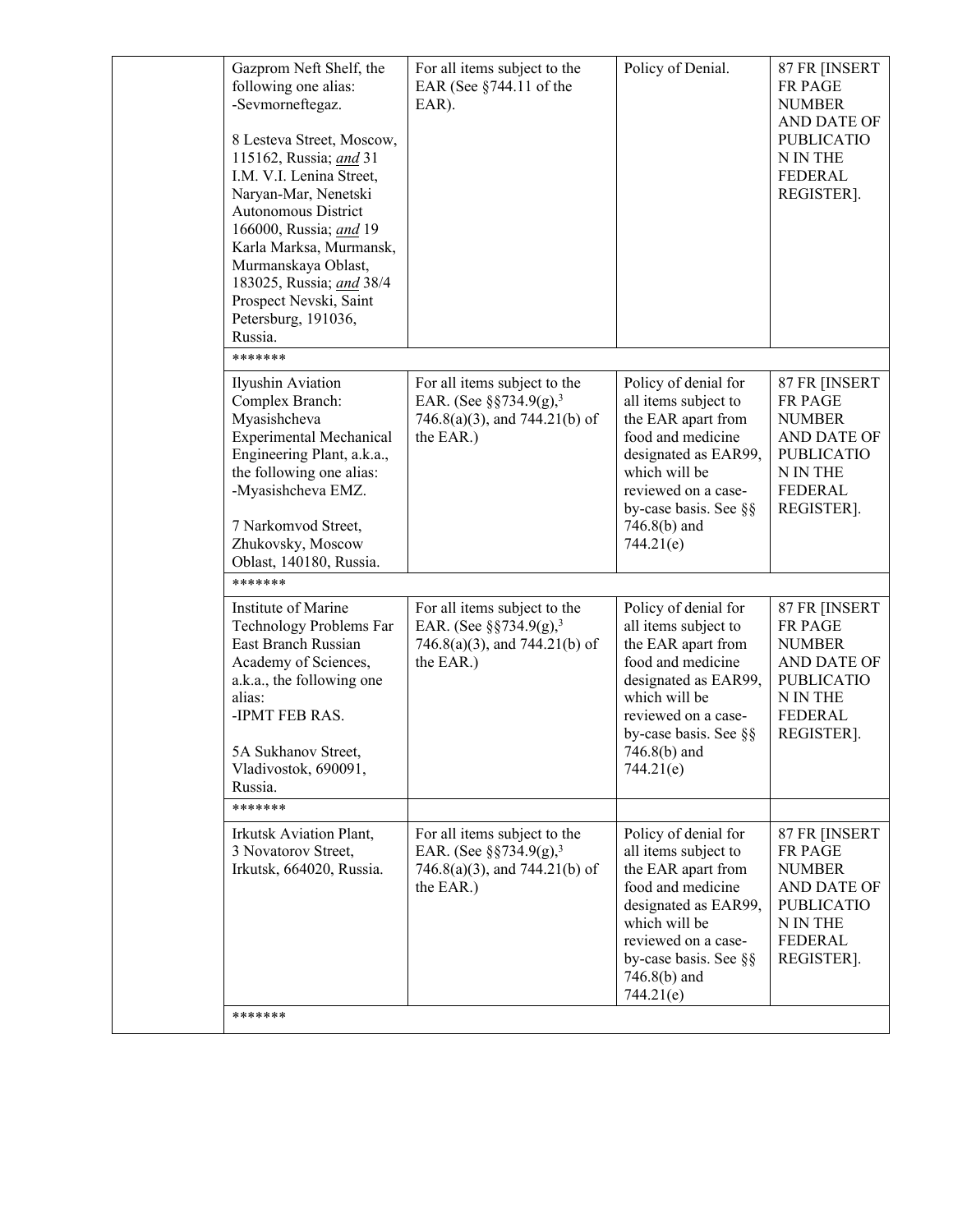| Joint Stock Company<br>Aerocomposit, a.k.a., the<br>following one alias:<br>-Aerocomposit.<br>47 Leningrad Prospect,<br>Building 2, Moscow,<br>125167, Russia; and 23B<br>Polikarpova Street, Room<br>2, Moscow, 125284,<br>Russia.                                                                                           | For all items subject to the<br>EAR. (See $\S$ §734.9(g), <sup>3</sup><br>746.8(a)(3), and 744.21(b) of<br>the EAR.)      | Policy of denial for<br>all items subject to<br>the EAR apart from<br>food and medicine<br>designated as EAR99,<br>which will be<br>reviewed on a case-<br>by-case basis. See §§<br>$746.8(b)$ and<br>744.21(e) | 87 FR [INSERT<br>FR PAGE<br><b>NUMBER</b><br>AND DATE OF<br><b>PUBLICATIO</b><br>N IN THE<br><b>FEDERAL</b><br>REGISTER]. |
|-------------------------------------------------------------------------------------------------------------------------------------------------------------------------------------------------------------------------------------------------------------------------------------------------------------------------------|---------------------------------------------------------------------------------------------------------------------------|-----------------------------------------------------------------------------------------------------------------------------------------------------------------------------------------------------------------|---------------------------------------------------------------------------------------------------------------------------|
| *******                                                                                                                                                                                                                                                                                                                       |                                                                                                                           |                                                                                                                                                                                                                 |                                                                                                                           |
| Joint Stock Company<br>Avtomatika, a.k.a., the<br>following one alias:<br>-Avtomatika.<br>113G Svetlanskaya Street,<br>Vladivostok, Primorsk<br>Krai, 690001, Russia.                                                                                                                                                         | For all items subject to the<br>EAR. (See §§734.9(g), <sup>3</sup><br>$746.8(a)(3)$ , and $744.21(b)$ of<br>the EAR.)     | Policy of denial for<br>all items subject to<br>the EAR apart from<br>food and medicine<br>designated as EAR99,<br>which will be<br>reviewed on a case-<br>by-case basis. See §§<br>746.8(b) and<br>744.21(e)   | 87 FR [INSERT<br>FR PAGE<br><b>NUMBER</b><br>AND DATE OF<br><b>PUBLICATIO</b><br>N IN THE<br><b>FEDERAL</b><br>REGISTER]. |
| Joint Stock Company<br><b>Bryansk</b><br>Electromechanical Plant,<br>a.k.a., the following one<br>alias:<br>-BEMZ.<br>136 Vokzalnaya Street,<br>Bryansk, 241017, Russia.                                                                                                                                                      | For all items subject to the<br>EAR. (See $\S$ §734.9(g), <sup>3</sup><br>$746.8(a)(3)$ , and $744.21(b)$ of<br>the EAR.) | Policy of denial for<br>all items subject to<br>the EAR apart from<br>food and medicine<br>designated as EAR99,<br>which will be<br>reviewed on a case-<br>by-case basis. See §§<br>$746.8(b)$ and<br>744.21(e) | 87 FR [INSERT<br>FR PAGE<br><b>NUMBER</b><br>AND DATE OF<br><b>PUBLICATIO</b><br>N IN THE<br>FEDERAL<br>REGISTER].        |
| Joint Stock Company<br>Eleron, a.k.a., the<br>following two aliases:<br>-JSC FCS&HT SNPO<br>Eleron and<br>-SNPO Eleron.<br>55 Dibunovskaya St., St.<br>Petersburg, 197183,<br>Russia; and 14 Generala<br>Belova St., Moscow,<br>115563, Russia; and 11<br>Oktyabrskava St., Ozersk,<br>Chelyabinsk Region,<br>456780, Russia. | For all items subject to the<br>EAR. (See $\S$ §734.9(g), <sup>3</sup><br>$746.8(a)(3)$ , and $744.21(b)$ of<br>the EAR.) | Policy of denial for<br>all items subject to<br>the EAR apart from<br>food and medicine<br>designated as EAR99,<br>which will be<br>reviewed on a case-<br>by-case basis. See §§<br>$746.8(b)$ and<br>744.21(e) | 87 FR [INSERT<br>FR PAGE<br><b>NUMBER</b><br>AND DATE OF<br><b>PUBLICATIO</b><br>N IN THE<br><b>FEDERAL</b><br>REGISTER]. |
| Joint Stock Company<br><b>Experimental Design</b><br>Bureau named after A.S.<br>Yakovlev, a.k.a., the<br>following one alias:<br>-A.S. Yakovlev EDB.<br>68 Leningrad Prospect,<br>Moscow, 12531568,<br>Russia.                                                                                                                | For all items subject to the<br>EAR. (See $\S$ §734.9(g), <sup>3</sup><br>$746.8(a)(3)$ , and $744.21(b)$ of<br>the EAR.) | Policy of denial for<br>all items subject to<br>the EAR apart from<br>food and medicine<br>designated as EAR99,<br>which will be<br>reviewed on a case-<br>by-case basis. See §§<br>746.8(b) and<br>744.21(e)   | 87 FR [INSERT<br>FR PAGE<br><b>NUMBER</b><br>AND DATE OF<br><b>PUBLICATIO</b><br>N IN THE<br><b>FEDERAL</b><br>REGISTER]. |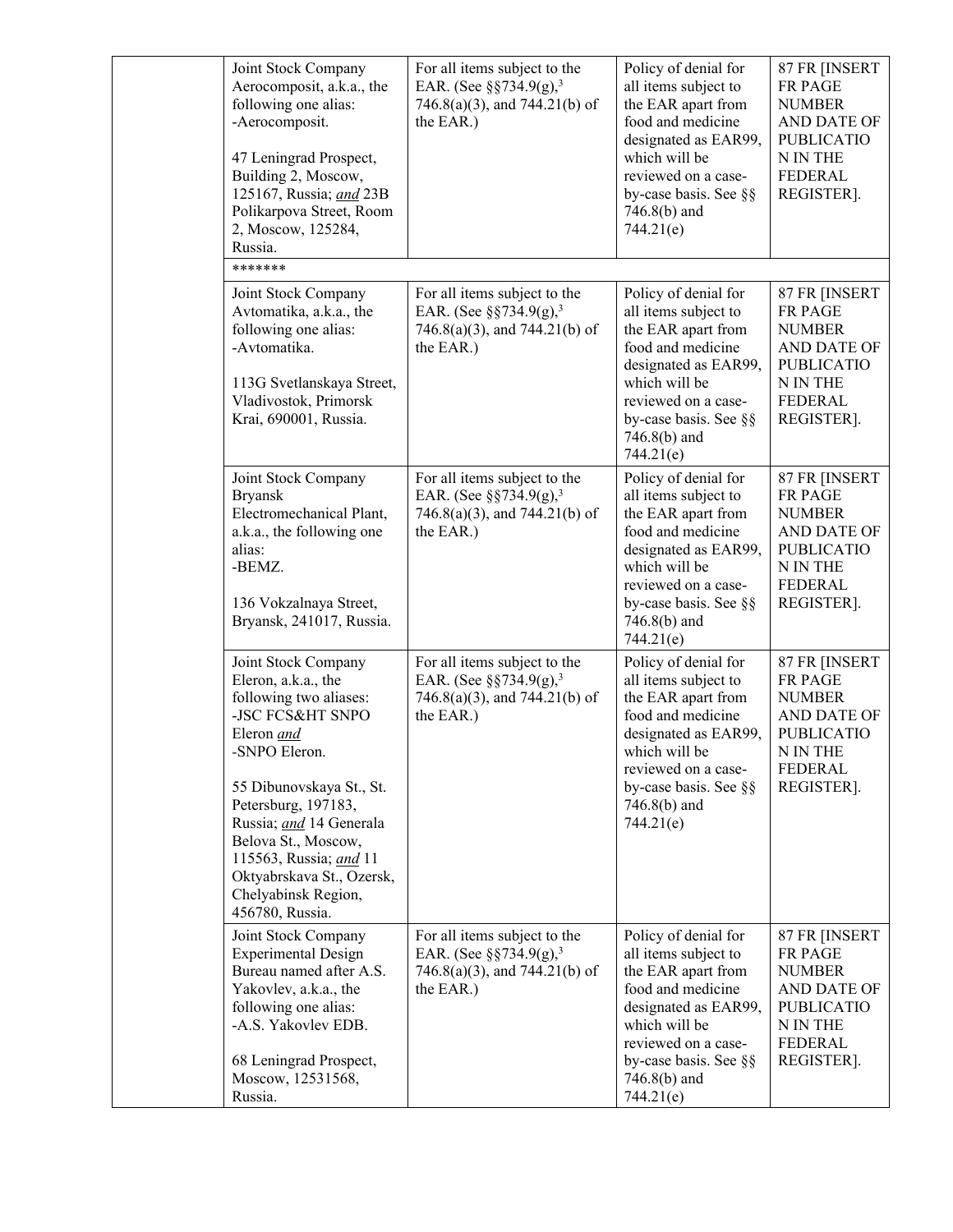| Joint Stock Company<br>Federal Research and<br>Production Center Altai,<br>1 Socialist Street, Biysk,<br>Altai Territory, 659322,<br>Russia.                                                                                                                                                                                                                                                                                                                                                                                 | For all items subject to the<br>EAR. (See $\S$ §734.9(g), <sup>3</sup><br>746.8(a)(3), and 744.21(b) of<br>the EAR.)      | Policy of denial for<br>all items subject to<br>the EAR apart from<br>food and medicine<br>designated as EAR99,<br>which will be<br>reviewed on a case-<br>by-case basis. See §§<br>$746.8(b)$ and<br>744.21(e) | 87 FR [INSERT<br>FR PAGE<br><b>NUMBER</b><br>AND DATE OF<br><b>PUBLICATIO</b><br>N IN THE<br><b>FEDERAL</b><br>REGISTER]. |
|------------------------------------------------------------------------------------------------------------------------------------------------------------------------------------------------------------------------------------------------------------------------------------------------------------------------------------------------------------------------------------------------------------------------------------------------------------------------------------------------------------------------------|---------------------------------------------------------------------------------------------------------------------------|-----------------------------------------------------------------------------------------------------------------------------------------------------------------------------------------------------------------|---------------------------------------------------------------------------------------------------------------------------|
| Joint Stock Company<br>Head Special Design<br>Bureau Prozhektor,<br>56 Highway Enthusiasts,<br>Moscow, 111123, Russia.                                                                                                                                                                                                                                                                                                                                                                                                       | For all items subject to the<br>EAR. (See $\S$ §734.9(g), <sup>3</sup><br>$746.8(a)(3)$ , and $744.21(b)$ of<br>the EAR.) | Policy of denial for<br>all items subject to<br>the EAR apart from<br>food and medicine<br>designated as EAR99,<br>which will be<br>reviewed on a case-<br>by-case basis. See §§<br>746.8(b) and<br>744.21(e)   | 87 FR [INSERT<br>FR PAGE<br><b>NUMBER</b><br>AND DATE OF<br><b>PUBLICATIO</b><br>N IN THE<br><b>FEDERAL</b><br>REGISTER]. |
| Joint Stock Company<br>Ilyushin Aviation<br>Complex, a.k.a., the<br>following one alias:<br>-PAO Ilyushin.<br>45G Leningrad Prospect,<br>Moscow, 125190, Russia;<br>and 2 Tupolev Street,<br>Zhukovsky, Moscow<br>Oblast, 140185, Russia.                                                                                                                                                                                                                                                                                    | For all items subject to the<br>EAR. (See $\S$ §734.9(g), <sup>3</sup><br>746.8(a)(3), and 744.21(b) of<br>the EAR.)      | Policy of denial for<br>all items subject to<br>the EAR apart from<br>food and medicine<br>designated as EAR99,<br>which will be<br>reviewed on a case-<br>by-case basis. See §§<br>746.8(b) and<br>744.21(e)   | 87 FR [INSERT<br>FR PAGE<br><b>NUMBER</b><br>AND DATE OF<br><b>PUBLICATIO</b><br>N IN THE<br><b>FEDERAL</b><br>REGISTER]. |
| Joint Stock Company<br>Lazurit Central Design<br>Bureau, a.k.a., the<br>following one alias:<br>-Aktsionernoe<br>Obshchestvo Tsentralnoe<br>Konstruktorskoe Byuro<br>Lazurit.<br>57 Svoboda Street, Nizhny<br>Novgorod, 603951,<br>Russia; and 25H, 29H,<br>Building 6/2, Lit. A,<br>Ligovsky Prospect, Saint<br>Petersburg, 191036,<br>Russia; and 72<br>Svetlanskaya Street,<br>Vladivostok, Primorsky<br>Territory, 690091, Russia;<br>and_1 Lebedva Street,<br>Bolshoy Kamen,<br>Primorsky Territory,<br>692801, Russia. | For all items subject to the<br>EAR. (See $\S$ §734.9(g), <sup>3</sup><br>$746.8(a)(3)$ , and $744.21(b)$ of<br>the EAR.) | Policy of denial for<br>all items subject to<br>the EAR apart from<br>food and medicine<br>designated as EAR99,<br>which will be<br>reviewed on a case-<br>by-case basis. See §§<br>746.8(b) and<br>744.21(e)   | 87 FR [INSERT<br>FR PAGE<br><b>NUMBER</b><br>AND DATE OF<br><b>PUBLICATIO</b><br>N IN THE<br><b>FEDERAL</b><br>REGISTER]. |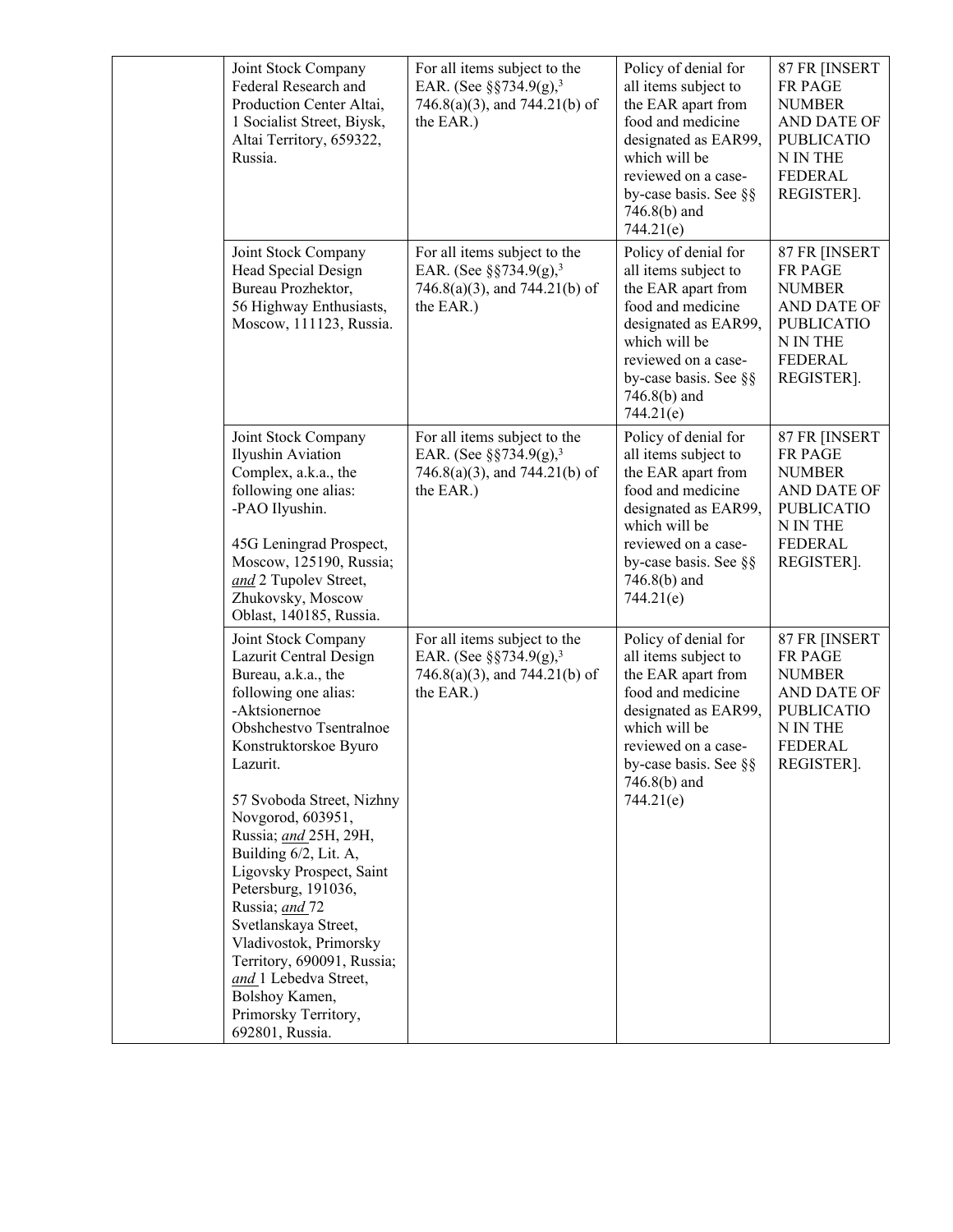|  | Joint Stock Company<br>Ramensky Instrument<br>Engineering Plant, a.k.a.,<br>the following one alias:<br>-Ramensky Instrument-<br>Engineering Plant.<br>39 Mikhalevicha Street,<br>Room 20, Floor 2, Space<br>124, Ramensk, Moscow<br>Oblast, 140100, Russia. | For all items subject to the<br>EAR. (See §§734.9(g), <sup>3</sup><br>746.8(a)(3), and 744.21(b) of<br>the EAR.)     | Policy of denial for<br>all items subject to<br>the EAR apart from<br>food and medicine<br>designated as EAR99,<br>which will be<br>reviewed on a case-<br>by-case basis. See §§<br>$746.8(b)$ and<br>744.21(e) | 87 FR [INSERT<br>FR PAGE<br><b>NUMBER</b><br>AND DATE OF<br><b>PUBLICATIO</b><br>N IN THE<br><b>FEDERAL</b><br>REGISTER]. |  |
|--|--------------------------------------------------------------------------------------------------------------------------------------------------------------------------------------------------------------------------------------------------------------|----------------------------------------------------------------------------------------------------------------------|-----------------------------------------------------------------------------------------------------------------------------------------------------------------------------------------------------------------|---------------------------------------------------------------------------------------------------------------------------|--|
|  | Joint Stock Company<br>Research and<br>Development Enterprise<br>Protek, a.k.a., the<br>following one alias:<br>-JSC NVP Protek.<br>6 Basic St., Voronezh,<br>394028, Russia.                                                                                | For all items subject to the<br>EAR. (See $\S$ §734.9(g), <sup>3</sup><br>746.8(a)(3), and 744.21(b) of<br>the EAR.) | Policy of denial for<br>all items subject to<br>the EAR apart from<br>food and medicine<br>designated as EAR99,<br>which will be<br>reviewed on a case-<br>by-case basis. See §§<br>746.8(b) and<br>744.21(e)   | 87 FR [INSERT<br>FR PAGE<br><b>NUMBER</b><br>AND DATE OF<br><b>PUBLICATIO</b><br>N IN THE<br><b>FEDERAL</b><br>REGISTER]. |  |
|  | Joint Stock Company<br>SPMDB Malachite, a.k.a.,<br>the following one alias:<br>-Sankt-Peterburgskoe<br>Morskoe Byuro<br>Mashinostroeniya<br>Malakhit, PAO.<br>18 Frunze Street, Saint<br>Petersburg, 196135,<br>Russia.                                      | For all items subject to the<br>EAR. (See §§734.9(g), <sup>3</sup><br>746.8(a)(3), and 744.21(b) of<br>the EAR.)     | Policy of denial for<br>all items subject to<br>the EAR apart from<br>food and medicine<br>designated as EAR99,<br>which will be<br>reviewed on a case-<br>by-case basis. See §§<br>$746.8(b)$ and<br>744.21(e) | 87 FR [INSERT<br>FR PAGE<br><b>NUMBER</b><br>AND DATE OF<br><b>PUBLICATIO</b><br>N IN THE<br><b>FEDERAL</b><br>REGISTER]. |  |
|  | Joint Stock Company<br>Votkinsky Zavod,<br>2 Kirova Street, Votkinsk,<br>Udmurt Republic, 427430,<br>Russia.                                                                                                                                                 | For all items subject to the<br>EAR. (See $\S$ §734.9(g), <sup>3</sup><br>746.8(a)(3), and 744.21(b) of<br>the EAR.) | Policy of denial for<br>all items subject to<br>the EAR apart from<br>food and medicine<br>designated as EAR99,<br>which will be<br>reviewed on a case-<br>by-case basis. See §§<br>746.8(b) and<br>744.21(e)   | 87 FR [INSERT<br>FR PAGE<br><b>NUMBER</b><br>AND DATE OF<br><b>PUBLICATIO</b><br>N IN THE<br><b>FEDERAL</b><br>REGISTER]. |  |
|  | *******                                                                                                                                                                                                                                                      |                                                                                                                      |                                                                                                                                                                                                                 |                                                                                                                           |  |
|  | Kalyazinsky Machine<br>Building Factory - Branch<br>of RSK MiG,<br>5 Industrialnaya Ultisa,<br>Kalyazin, Tver Oblast,<br>171573, Russia.                                                                                                                     | For all items subject to the<br>EAR. (See §§734.9(g), <sup>3</sup><br>746.8(a)(3), and 744.21(b) of<br>the EAR.)     | Policy of denial for<br>all items subject to<br>the EAR apart from<br>food and medicine<br>designated as EAR99,<br>which will be<br>reviewed on a case-<br>by-case basis. See §§<br>746.8(b) and<br>744.21(e)   | 87 FR [INSERT<br>FR PAGE<br><b>NUMBER</b><br>AND DATE OF<br><b>PUBLICATIO</b><br>N IN THE<br><b>FEDERAL</b><br>REGISTER]. |  |
|  | *******                                                                                                                                                                                                                                                      |                                                                                                                      |                                                                                                                                                                                                                 |                                                                                                                           |  |
|  |                                                                                                                                                                                                                                                              |                                                                                                                      |                                                                                                                                                                                                                 |                                                                                                                           |  |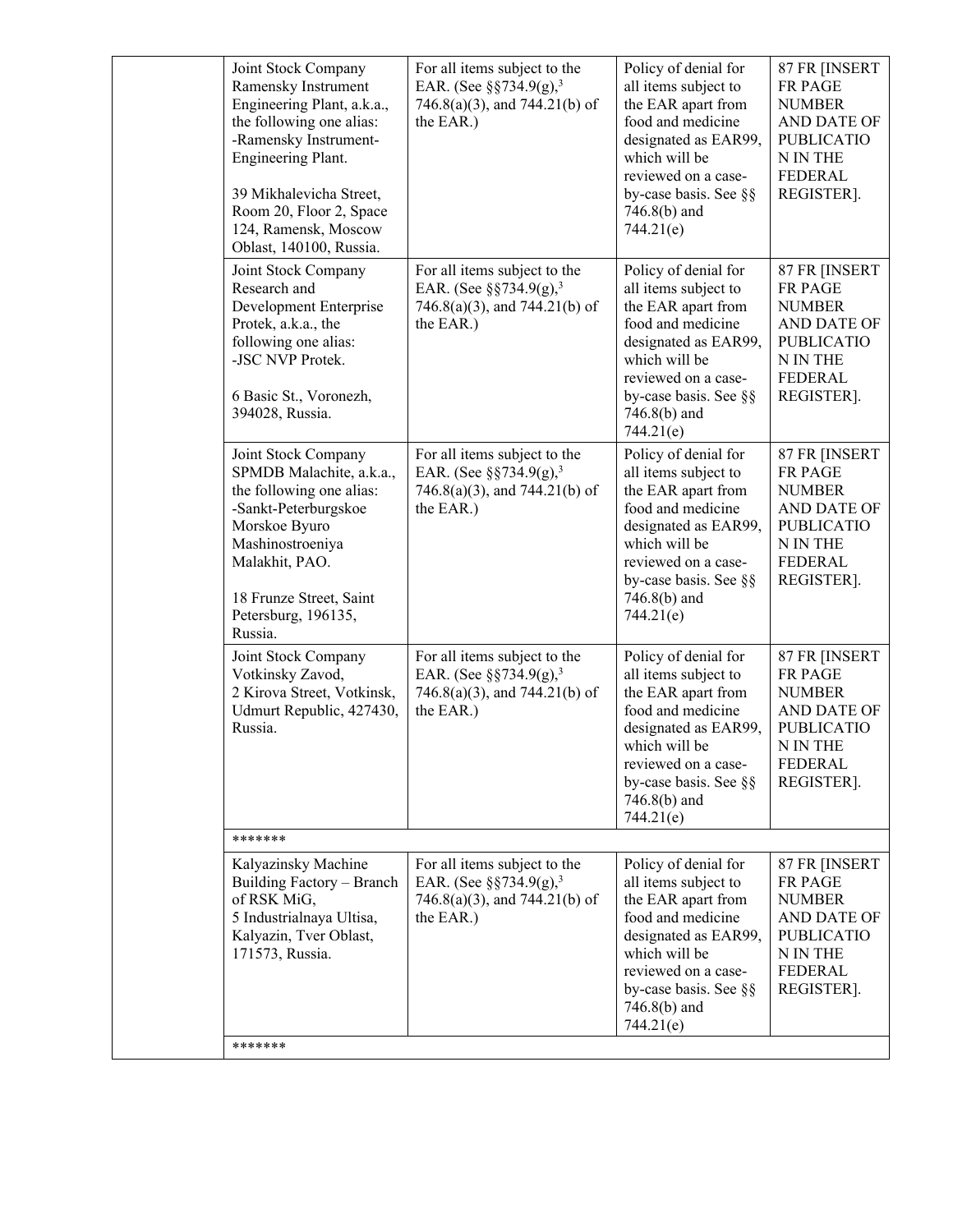| Main Directorate of Deep-<br>Sea Research, a.k.a., the<br>following three aliases:<br>-GUGI;<br>-Hydrographic Service of<br>the Navy; and<br>-Department of<br>Navigation and<br>Oceanography of the<br>Ministry of Defense of the<br>Russian Federation.<br>8, 11 line of Vasilievsky<br>Island, St. Petersburg,<br>199034 Russia. | For all items subject to the<br>EAR. (See §§734.9(g), <sup>3</sup><br>746.8(a)(3), and 744.21(b) of<br>the EAR.)          | Policy of denial for<br>all items subject to<br>the EAR apart from<br>food and medicine<br>designated as EAR99,<br>which will be<br>reviewed on a case-<br>by-case basis. See §§<br>$746.8(b)$ and<br>744.21(e) | 87 FR [INSERT<br>FR PAGE<br><b>NUMBER</b><br>AND DATE OF<br><b>PUBLICATIO</b><br>N IN THE<br><b>FEDERAL</b><br>REGISTER]. |  |
|-------------------------------------------------------------------------------------------------------------------------------------------------------------------------------------------------------------------------------------------------------------------------------------------------------------------------------------|---------------------------------------------------------------------------------------------------------------------------|-----------------------------------------------------------------------------------------------------------------------------------------------------------------------------------------------------------------|---------------------------------------------------------------------------------------------------------------------------|--|
| *******                                                                                                                                                                                                                                                                                                                             |                                                                                                                           |                                                                                                                                                                                                                 |                                                                                                                           |  |
| NPP Start, a.k.a., the<br>following one alias:<br>-NPP Start AE Yaskina.<br>24 Pribaltiskaya St.,<br>Yekaterinburg, 620007,<br>Russia.                                                                                                                                                                                              | For all items subject to the<br>EAR. (See $\S$ §734.9(g), <sup>3</sup><br>$746.8(a)(3)$ , and $744.21(b)$ of<br>the EAR.) | Policy of denial for<br>all items subject to<br>the EAR apart from<br>food and medicine<br>designated as EAR99,<br>which will be<br>reviewed on a case-<br>by-case basis. See §§<br>$746.8(b)$ and<br>744.21(e) | 87 FR [INSERT<br>FR PAGE<br><b>NUMBER</b><br>AND DATE OF<br><b>PUBLICATIO</b><br>N IN THE<br><b>FEDERAL</b><br>REGISTER]. |  |
| *******                                                                                                                                                                                                                                                                                                                             |                                                                                                                           |                                                                                                                                                                                                                 |                                                                                                                           |  |
| OAO Radiofizika, a.k.a.,<br>the following one alias:<br>-PJSC Radiophysics.<br>10 Geroyev Panfilov St.,<br>Moscow, 125363, Russia.                                                                                                                                                                                                  | For all items subject to the<br>EAR. (See $\S$ §734.9(g), <sup>3</sup><br>746.8(a)(3), and 744.21(b) of<br>the EAR.)      | Policy of denial for<br>all items subject to<br>the EAR apart from<br>food and medicine<br>designated as EAR99,<br>which will be<br>reviewed on a case-<br>by-case basis. See §§<br>$746.8(b)$ and<br>744.21(e) | 87 FR [INSERT<br>FR PAGE<br><b>NUMBER</b><br>AND DATE OF<br><b>PUBLICATIO</b><br>N IN THE<br><b>FEDERAL</b><br>REGISTER]. |  |
| *******                                                                                                                                                                                                                                                                                                                             |                                                                                                                           |                                                                                                                                                                                                                 |                                                                                                                           |  |
| P.A. Voronin Lukhovitsk<br>Aviation Plant, branch of<br>RSK MiG, a.k.a., the<br>following one alias:<br>-LAZ.<br>Lukhovitsy District,<br>Moscow Region, 140500,<br>Russia.                                                                                                                                                          | For all items subject to the<br>EAR. (See $\S$ §734.9(g), <sup>3</sup><br>$746.8(a)(3)$ , and $744.21(b)$ of<br>the EAR.) | Policy of denial for<br>all items subject to<br>the EAR apart from<br>food and medicine<br>designated as EAR99,<br>which will be<br>reviewed on a case-<br>by-case basis. See §§<br>$746.8(b)$ and<br>744.21(e) | 87 FR [INSERT<br>FR PAGE<br><b>NUMBER</b><br>AND DATE OF<br><b>PUBLICATIO</b><br>N IN THE<br>FEDERAL<br>REGISTER].        |  |
| *******                                                                                                                                                                                                                                                                                                                             |                                                                                                                           |                                                                                                                                                                                                                 |                                                                                                                           |  |
| Public Joint Stock<br>Company Voronezh Joint<br>Stock Aircraft Company,<br>a.k.a., the following one<br>alias:<br>-VASO.<br>27 Tsiolkovsk Street,<br>Vornezh, 394029, Russia.                                                                                                                                                       | For all items subject to the<br>EAR. (See $\S$ §734.9(g), <sup>3</sup><br>746.8(a)(3), and 744.21(b) of<br>the EAR.)      | Policy of denial for<br>all items subject to<br>the EAR apart from<br>food and medicine<br>designated as EAR99,<br>which will be<br>reviewed on a case-<br>by-case basis. See §§<br>$746.8(b)$ and<br>744.21(e) | 87 FR [INSERT<br>FR PAGE<br><b>NUMBER</b><br>AND DATE OF<br><b>PUBLICATIO</b><br>N IN THE<br><b>FEDERAL</b><br>REGISTER]. |  |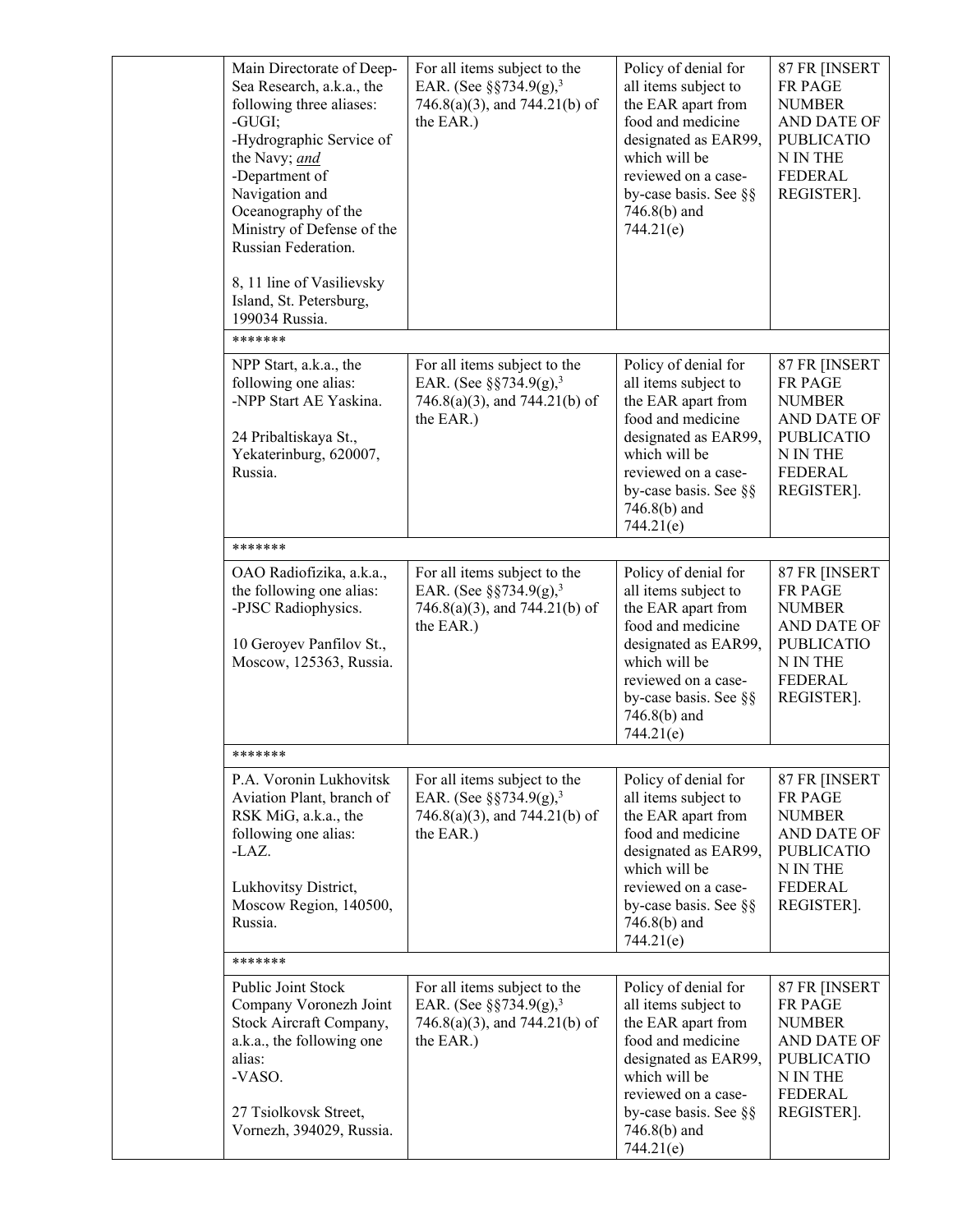| *******                                                                                                                                                                                                                                                                                                                     |                                                                                                                      |                                                                                                                                                                                                                 |                                                                                                                           |
|-----------------------------------------------------------------------------------------------------------------------------------------------------------------------------------------------------------------------------------------------------------------------------------------------------------------------------|----------------------------------------------------------------------------------------------------------------------|-----------------------------------------------------------------------------------------------------------------------------------------------------------------------------------------------------------------|---------------------------------------------------------------------------------------------------------------------------|
| Radio Technical Institute<br>named after A. L. Mints,<br>a.k.a., the following two<br>aliases:<br>-Academician A.L. Mints<br>Radiotechnical Institute;<br>and<br>-Mints Radio-Technical<br>Institute.<br>10/1 8th March St., North<br>Administrative Okrug,<br>Moscow, 127083, Russia.                                      | For all items subject to the<br>EAR. (See $\S$ §734.9(g), <sup>3</sup><br>746.8(a)(3), and 744.21(b) of<br>the EAR.) | Policy of denial for<br>all items subject to<br>the EAR apart from<br>food and medicine<br>designated as EAR99,<br>which will be<br>reviewed on a case-<br>by-case basis. See §§<br>$746.8(b)$ and<br>744.21(e) | 87 FR [INSERT<br>FR PAGE<br><b>NUMBER</b><br>AND DATE OF<br><b>PUBLICATIO</b><br>N IN THE<br><b>FEDERAL</b><br>REGISTER]. |
| *******                                                                                                                                                                                                                                                                                                                     |                                                                                                                      |                                                                                                                                                                                                                 |                                                                                                                           |
| Russian Federal Nuclear<br>Center - All-Russian<br>Research Institute of<br>Experimental Physics,<br>a.k.a., the following four<br>aliases:<br>-NIIIS;<br>-Sedakova Research<br>Institute of Measuring<br>Systems;<br>-NIIIS Named After Yu.E.<br>Sedakov; and<br>-RFNC-VNIIEF.<br>Box No. 486, Nizhny<br>Novgorod, Russia, | For all items subject to the<br>EAR. (See $\S$ §734.9(g), <sup>3</sup><br>746.8(a)(3), and 744.21(b) of<br>the EAR.) | Policy of denial for<br>all items subject to<br>the EAR apart from<br>food and medicine<br>designated as EAR99,<br>which will be<br>reviewed on a case-<br>by-case basis. See §§<br>746.8(b) and<br>744.21(e)   | 87 FR [INSERT<br>FR PAGE<br><b>NUMBER</b><br>AND DATE OF<br><b>PUBLICATIO</b><br>N IN THE<br><b>FEDERAL</b><br>REGISTER]. |
| 603951; and 47 Tropinina<br>St., Nizhny Novgorod,<br>603137, Russia.                                                                                                                                                                                                                                                        |                                                                                                                      |                                                                                                                                                                                                                 |                                                                                                                           |
| *******                                                                                                                                                                                                                                                                                                                     |                                                                                                                      |                                                                                                                                                                                                                 |                                                                                                                           |
| Shvabe JSC, a.k.a., the<br>following one alias:<br>-Shvabe.<br>176 Mira Prospekt,<br>Moscow, 129366, Russia.                                                                                                                                                                                                                | For all items subject to the<br>EAR. (See §§734.9(g), <sup>3</sup><br>746.8(a)(3), and 744.21(b) of<br>the EAR.)     | Policy of denial for<br>all items subject to<br>the EAR apart from<br>food and medicine<br>designated as EAR99,<br>which will be<br>reviewed on a case-<br>by-case basis. See §§<br>746.8(b) and<br>744.21(e)   | 87 FR [INSERT<br>FR PAGE<br><b>NUMBER</b><br>AND DATE OF<br><b>PUBLICATIO</b><br>N IN THE<br>FEDERAL<br>REGISTER].        |
| *******                                                                                                                                                                                                                                                                                                                     |                                                                                                                      |                                                                                                                                                                                                                 |                                                                                                                           |
| Special Research Bureau<br>for Automation of Marine<br>Researches Far East<br>Branch Russian Academy<br>of Sciences, a.k.a., the<br>following one alias:<br>-SKB SAMI DVO RAN.<br>25 Alekseya<br>Maksimovicha Gorkogo,<br>Yuzhno-Sakhalinsk,<br>Kakhalinskaya Oblast,<br>693010, Russia.                                    | For all items subject to the<br>EAR (See $§744.11$ of the<br>EAR).                                                   | Policy of Denial.                                                                                                                                                                                               | 87 FR [INSERT<br>FR PAGE<br><b>NUMBER</b><br>AND DATE OF<br><b>PUBLICATIO</b><br>N IN THE<br>FEDERAL<br>REGISTER].        |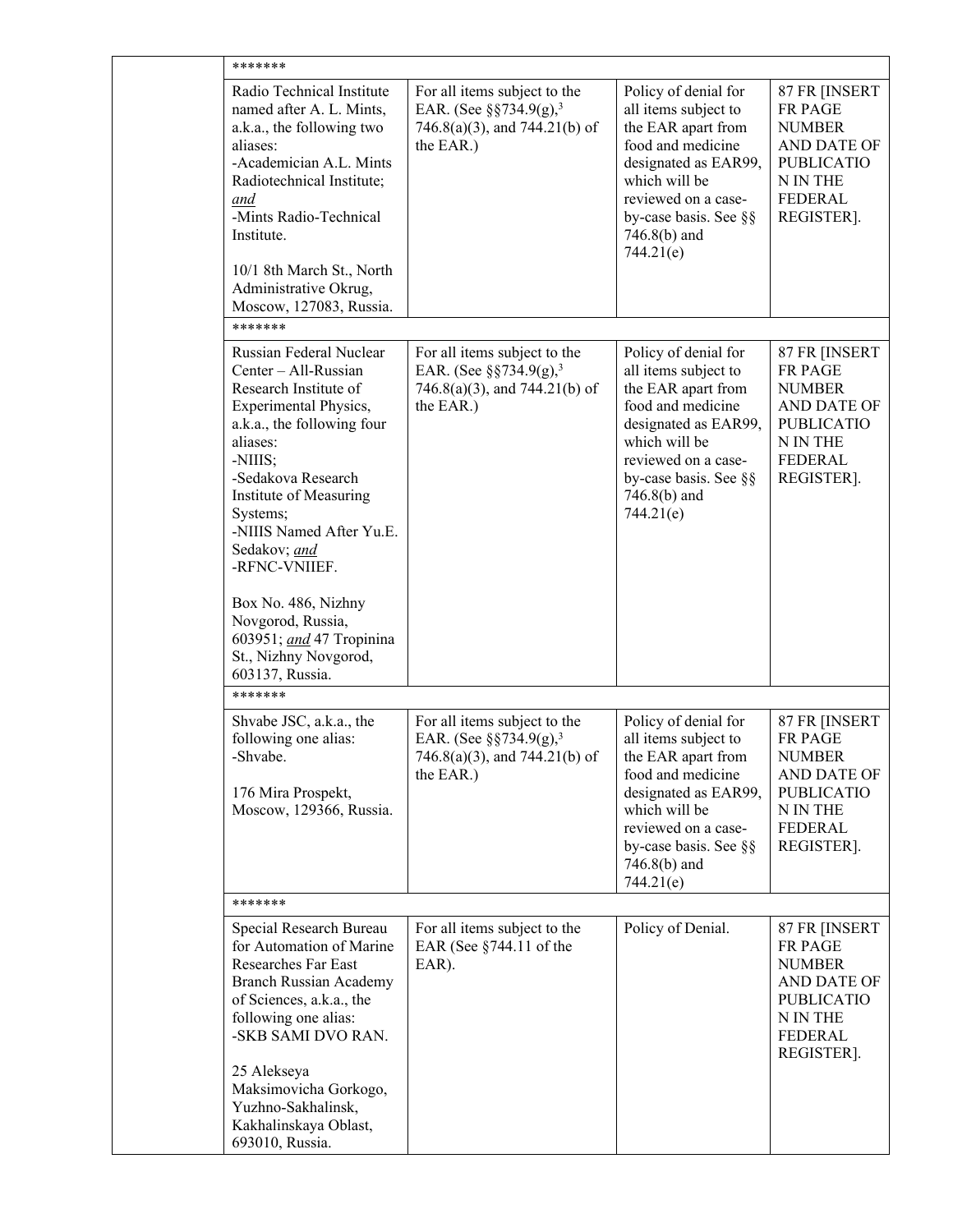| Special Technological<br>Center LLC, a.k.a., the<br>following one alias:<br>-OOO STTs.<br>21B Gzhatskaya St., St.<br>Petersburg, 195220,<br>Russia.                                                                                                   | For all items subject to the<br>EAR. (See $\S$ §734.9(g), <sup>3</sup><br>$746.8(a)(3)$ , and $744.21(b)$ of<br>the EAR.) | Policy of denial for<br>all items subject to<br>the EAR apart from<br>food and medicine<br>designated as EAR99,<br>which will be<br>reviewed on a case-<br>by-case basis. See §§<br>746.8(b) and<br>744.21(e)   | 87 FR [INSERT<br>FR PAGE<br><b>NUMBER</b><br>AND DATE OF<br><b>PUBLICATIO</b><br>N IN THE<br><b>FEDERAL</b><br>REGISTER].        |
|-------------------------------------------------------------------------------------------------------------------------------------------------------------------------------------------------------------------------------------------------------|---------------------------------------------------------------------------------------------------------------------------|-----------------------------------------------------------------------------------------------------------------------------------------------------------------------------------------------------------------|----------------------------------------------------------------------------------------------------------------------------------|
| *******                                                                                                                                                                                                                                               |                                                                                                                           |                                                                                                                                                                                                                 |                                                                                                                                  |
| St. Petersburg Marine<br>Bureau of Machine<br>Building Malakhit, a.k.a.,<br>the following two aliases:<br>-SPMBM Malakhit; and<br>-Malakhit.<br>18 Frunze St., St.<br>Petersburg, 196135,<br>Russia.                                                  | For all items subject to the<br>EAR. (See $\S$ §734.9(g), <sup>3</sup><br>746.8(a)(3), and 744.21(b) of<br>the EAR.)      | Policy of denial for<br>all items subject to<br>the EAR apart from<br>food and medicine<br>designated as EAR99,<br>which will be<br>reviewed on a case-<br>by-case basis. See §§<br>$746.8(b)$ and<br>744.21(e) | 87 FR [INSERT<br>FR PAGE<br><b>NUMBER</b><br>AND DATE OF<br><b>PUBLICATIO</b><br>N IN THE<br><b>FEDERAL</b><br>REGISTER].        |
| St. Petersburg Naval<br>Design Bureau Almaz,<br>a.k.a., the following two<br>aliases:<br>-JSC TsMKB Almaz; and<br>-Almaz Central Marine<br>Design Bureau.<br>50 Varshavskaya, St.<br>Petersburg, 196128,<br>Russia.                                   | For all items subject to the<br>EAR. (See $\S$ §734.9(g), <sup>3</sup><br>746.8(a)(3), and 744.21(b) of<br>the EAR.)      | Policy of denial for<br>all items subject to<br>the EAR apart from<br>food and medicine<br>designated as EAR99,<br>which will be<br>reviewed on a case-<br>by-case basis. See §§<br>746.8(b) and<br>744.21(e)   | 87 FR [INSERT<br><b>FR PAGE</b><br><b>NUMBER</b><br>AND DATE OF<br><b>PUBLICATIO</b><br>N IN THE<br><b>FEDERAL</b><br>REGISTER]. |
| St. Petersburg<br>Shipbuilding Institution<br>Krylov 45, a.k.a., the<br>following one alias:<br>-Krylov State Research<br>Center.<br>44 Moskovskoe Highway,<br>St. Petersburg, Russia,<br>196158.                                                     | For all items subject to the<br>EAR. (See $\S$ §734.9(g), <sup>3</sup><br>746.8(a)(3), and 744.21(b) of<br>the EAR.)      | Policy of denial for<br>all items subject to<br>the EAR apart from<br>food and medicine<br>designated as EAR99,<br>which will be<br>reviewed on a case-<br>by-case basis. See §§<br>746.8(b) and<br>744.21(e)   | 87 FR [INSERT<br>FR PAGE<br><b>NUMBER</b><br>AND DATE OF<br><b>PUBLICATIO</b><br>N IN THE<br><b>FEDERAL</b><br>REGISTER].        |
| *******                                                                                                                                                                                                                                               |                                                                                                                           |                                                                                                                                                                                                                 |                                                                                                                                  |
| <b>Strategic Control Posts</b><br>Corporation, a.k.a., the<br>following two aliases:<br>-Central Design Bureau of<br>Heavy Machine Building<br>SPU TsKB TM; and<br>-JSC Corporation SPU-<br>CCB TM.<br>12A Vozvodnaya St.,<br>Moscow, 111024, Russia. | For all items subject to the<br>EAR. (See $\S$ §734.9(g), <sup>3</sup><br>746.8(a)(3), and 744.21(b) of<br>the EAR.)      | Policy of denial for<br>all items subject to<br>the EAR apart from<br>food and medicine<br>designated as EAR99,<br>which will be<br>reviewed on a case-<br>by-case basis. See §§<br>$746.8(b)$ and<br>744.21(e) | 87 FR [INSERT<br>FR PAGE<br><b>NUMBER</b><br>AND DATE OF<br><b>PUBLICATIO</b><br>N IN THE<br><b>FEDERAL</b><br>REGISTER].        |
| *******                                                                                                                                                                                                                                               |                                                                                                                           |                                                                                                                                                                                                                 |                                                                                                                                  |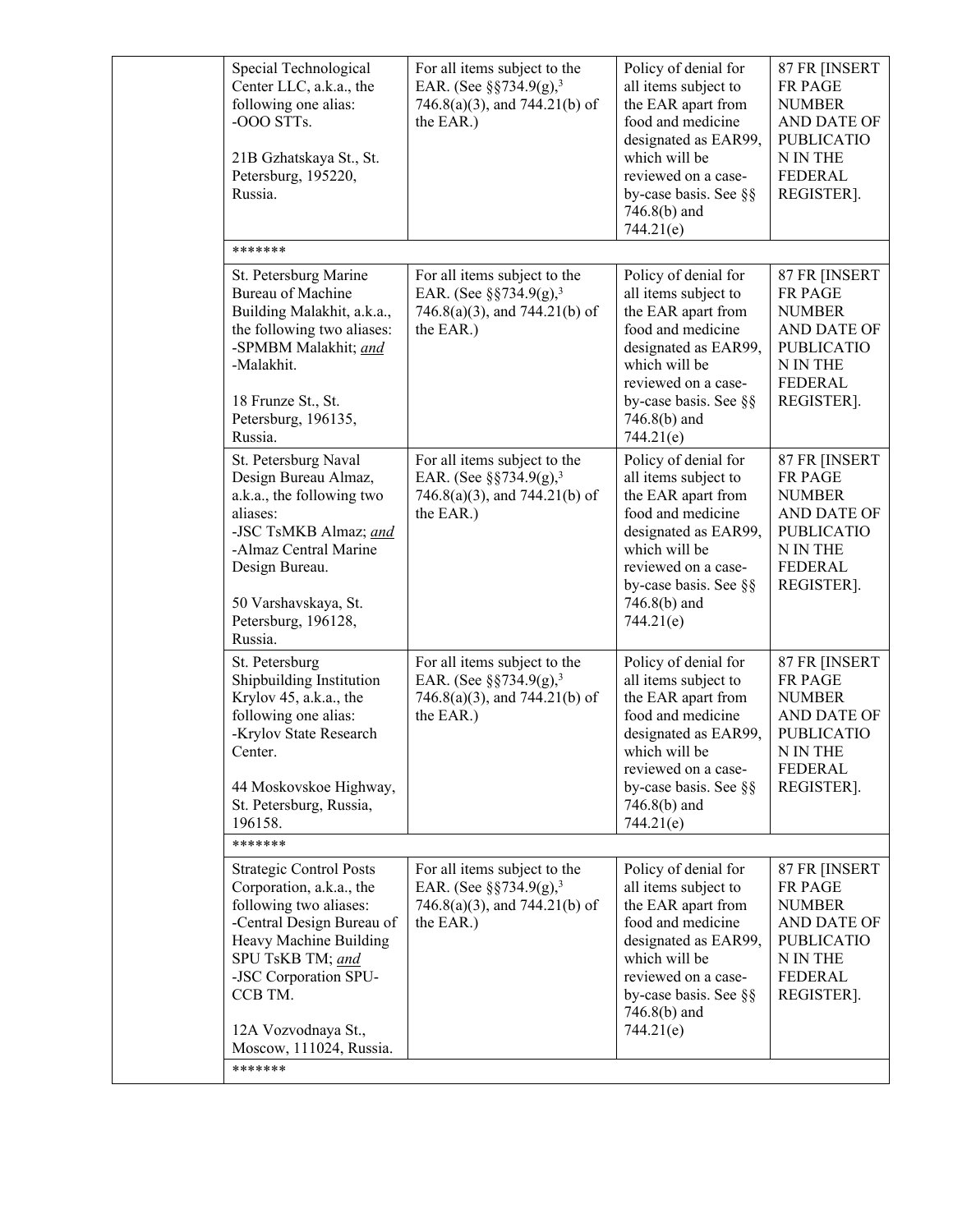| Systems of Biological<br>Synthesis LLC., a.k.a., the<br>following three aliases:<br>-Sistemy Biologicheskogo<br>Sinteza;<br>-OOO SBS; and<br>-SBS LLC.<br>Akademika Koroleva<br>Street, Building 13/1,<br>Office 35-39, Moscow,<br>129515, Russia.                               | For all items subject to the<br>EAR (See §744.11 of the<br>EAR).                                                     | Policy of Denial                                                                                                                                                                                                | 87 FR [INSERT<br>FR PAGE<br><b>NUMBER</b><br>AND DATE OF<br><b>PUBLICATIO</b><br>N IN THE<br><b>FEDERAL</b><br>REGISTER]. |
|----------------------------------------------------------------------------------------------------------------------------------------------------------------------------------------------------------------------------------------------------------------------------------|----------------------------------------------------------------------------------------------------------------------|-----------------------------------------------------------------------------------------------------------------------------------------------------------------------------------------------------------------|---------------------------------------------------------------------------------------------------------------------------|
| TsKB MT Rubin, a.k.a.,<br>the following two aliases:<br>-Tsentralnoe<br>Konstruktorskoe Byuro<br>Morskoi Tekhniki Rubin;<br>and<br>-The Rubin Central<br>Design Bureau for Marine<br>Engineering.<br>90 Marata Street, Saint<br>Petersburg, 191119,<br>Russia.                   | For all items subject to the<br>EAR. (See §§734.9(g), <sup>3</sup><br>746.8(a)(3), and 744.21(b) of<br>the EAR.)     | Policy of denial for<br>all items subject to<br>the EAR apart from<br>food and medicine<br>designated as EAR99,<br>which will be<br>reviewed on a case-<br>by-case basis. See §§<br>$746.8(b)$ and<br>744.21(e) | 87 FR [INSERT<br>FR PAGE<br><b>NUMBER</b><br>AND DATE OF<br><b>PUBLICATIO</b><br>N IN THE<br><b>FEDERAL</b><br>REGISTER]. |
| *******                                                                                                                                                                                                                                                                          |                                                                                                                      |                                                                                                                                                                                                                 |                                                                                                                           |
| V.A. Trapeznikov Institute<br>of Control Sciences of<br>Russian Academy of<br>Sciences, a.k.a., the<br>following two aliases:<br>-ICS RAS; and<br>-IPU RAS.<br>65 Profsoyuznaya Street,<br><b>Business Center</b><br>Vozdvizhenka Center<br>Voentorg, Moscow,<br>117997, Russia. | For all items subject to the<br>EAR. (See $\S$ §734.9(g), <sup>3</sup><br>746.8(a)(3), and 744.21(b) of<br>the EAR.) | Policy of denial for<br>all items subject to<br>the EAR apart from<br>food and medicine<br>designated as EAR99,<br>which will be<br>reviewed on a case-<br>by-case basis. See §§<br>$746.8(b)$ and<br>744.21(e) | 87 FR [INSERT<br>FR PAGE<br><b>NUMBER</b><br>AND DATE OF<br><b>PUBLICATIO</b><br>N IN THE<br><b>FEDERAL</b><br>REGISTER]. |
| Vladimir Design Bureau<br>for Radio<br>Communications OJSC,<br>a.k.a., the following one<br>alias:<br>-VKBR.<br>28 Baturina St., Vladimir,<br>Vladimirskaya oblast,<br>600017, Russia.                                                                                           | For all items subject to the<br>EAR. (See $\S$ §734.9(g), <sup>3</sup><br>746.8(a)(3), and 744.21(b) of<br>the EAR.) | Policy of denial for<br>all items subject to<br>the EAR apart from<br>food and medicine<br>designated as EAR99,<br>which will be<br>reviewed on a case-<br>by-case basis. See §§<br>746.8(b) and<br>744.21(e)   | 87 FR [INSERT<br>FR PAGE<br><b>NUMBER</b><br>AND DATE OF<br><b>PUBLICATIO</b><br>N IN THE<br>FEDERAL<br>REGISTER].        |
| Voentelecom JSC,<br>15A/1 Bolshaya Olenya<br>St., Moscow, 107014,<br>Russia.                                                                                                                                                                                                     | For all items subject to the<br>EAR. (See $\S$ §734.9(g), <sup>3</sup><br>746.8(a)(3), and 744.21(b) of<br>the EAR.) | Policy of denial for<br>all items subject to<br>the EAR apart from<br>food and medicine<br>designated as EAR99,<br>which will be<br>reviewed on a case-<br>by-case basis. See §§<br>$746.8(b)$ and<br>744.21(e) | 87 FR [INSERT<br>FR PAGE<br><b>NUMBER</b><br>AND DATE OF<br><b>PUBLICATIO</b><br>N IN THE<br><b>FEDERAL</b><br>REGISTER]. |